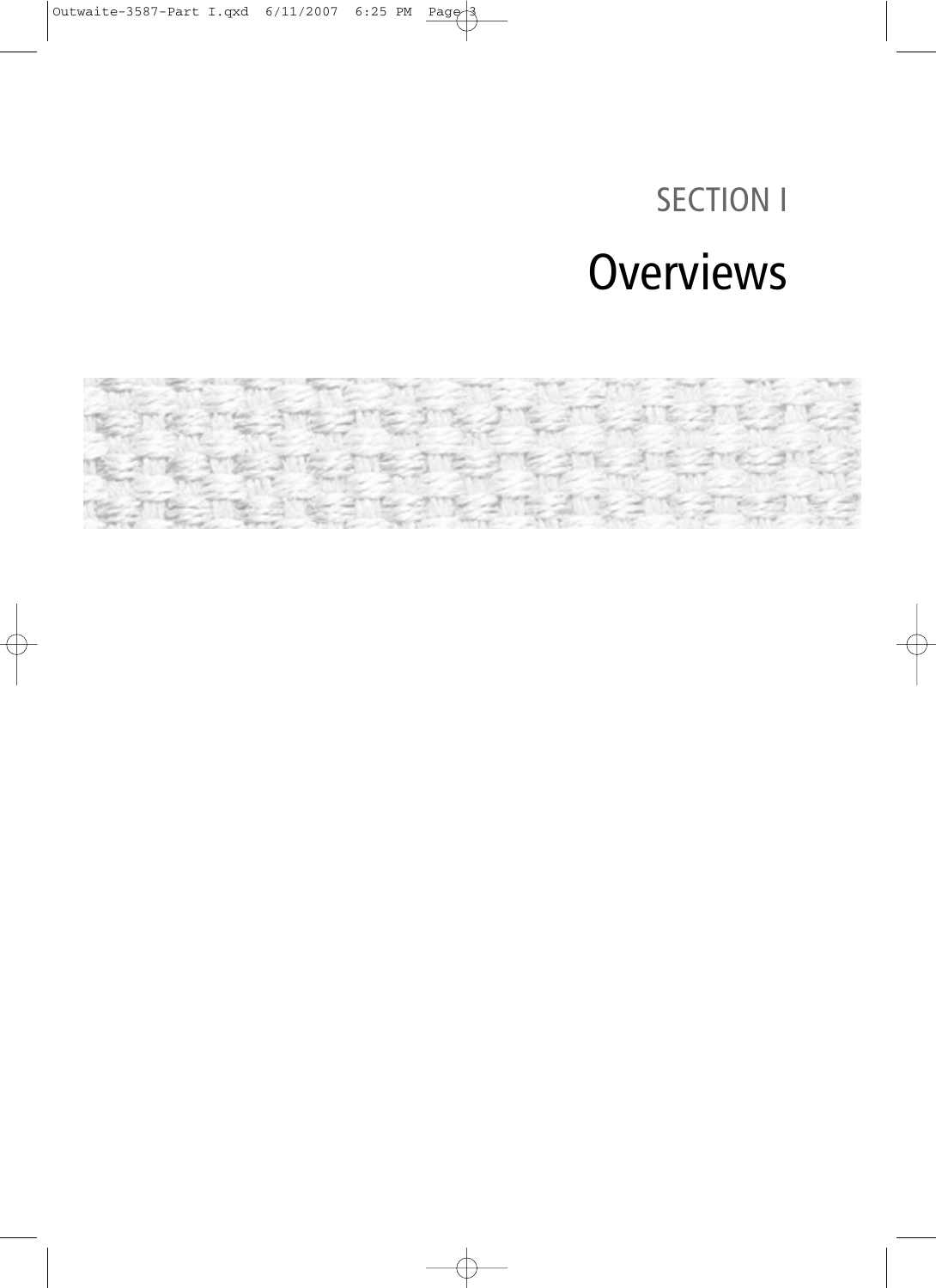$\overline{\bigoplus}$ 

 $\overline{\mathcal{A}}$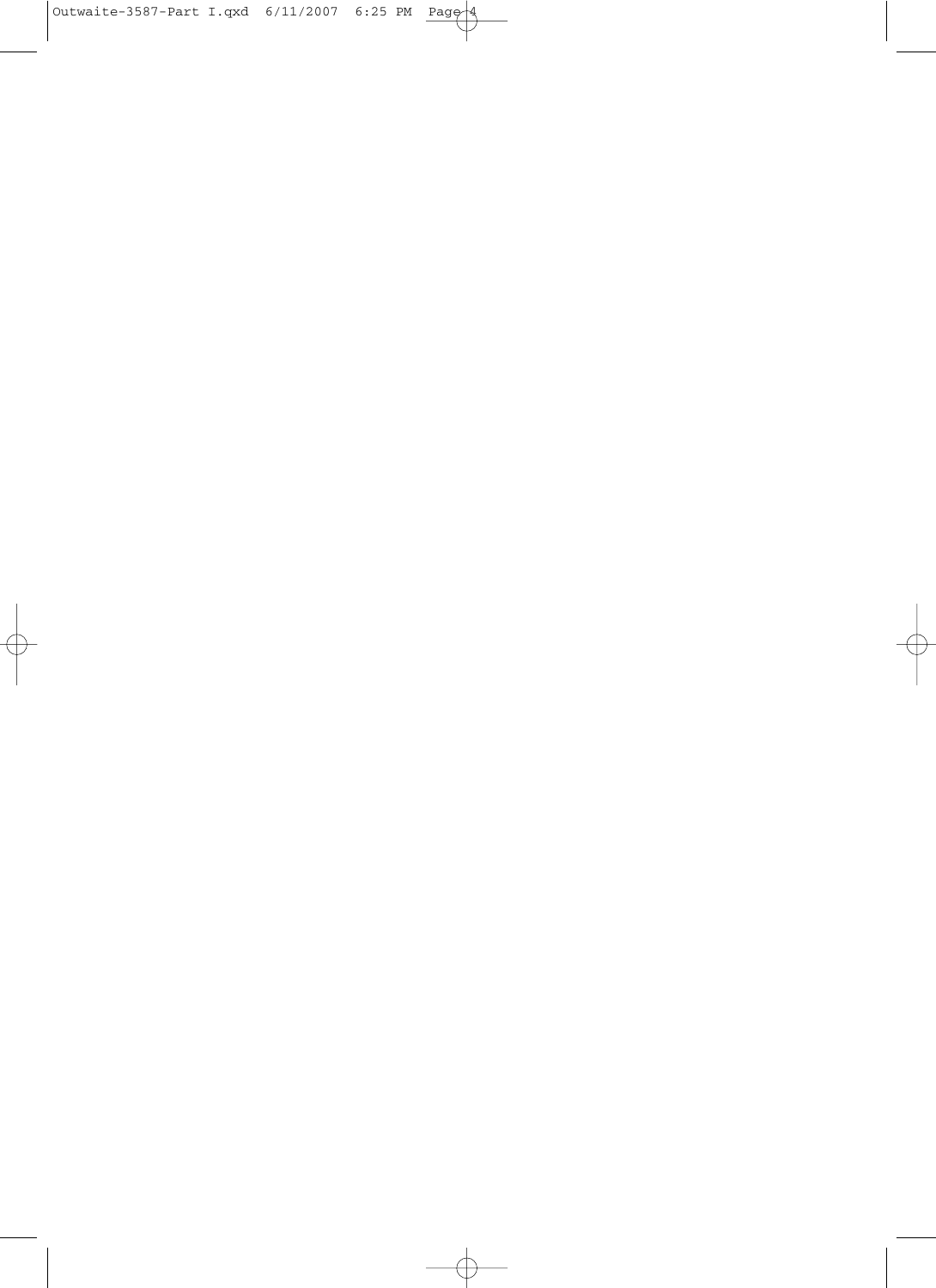# Introduction

THE SOCIAL SCIENCES SINCE WORLD WAR II: THE RISE AND FALL OF STATE AND FALL OF STATE AND FALL OF SCIENTISM STATE AND FALL OF STATE AND FALL OF STATE AND FALL OF STATE AND FALL OF STATE AND FALL OF STATE AND FALL OF STATE A

# William Outhwaite

The second half of the twentieth century saw the institutionalization of the social sciences and the rise and fall of the view that the methodologies for the social sciences had to be modeled on those of the natural sciences. This view favored econometrics, behaviorism in psychology, behavioralism in political science, empirical survey research in sociology and, in an extended rather weaker form of the doctrine, functionalism and structuralism in anthropology, sociology and political science and in certain varieties of Marxism. By the mid-seventies, it was generally recognized, except in economics, that this was just one conception of social science and that more qualitatively oriented approaches also had something to offer, especially to feminist social science. The last decade of the century was marked by the continuing rise of rational choice theory and the revival of evolutionary theory at the 'hard' end of the spectrum, and by deconstruction, antifoundationalism and postmodern relativism at the 'softer' end.

Peter Manicas, author of the magisterial *A History and Philosophy of the Social Sciences* (1987), traces in his chapter the intellectual and institutional contours of 'western' social science since 1945. What he calls a scientistic approach went along with disciplinary specialization and professionalization, most

strikingly in North America but to an extent also in the UK and Western Europe, for all the differences between these sites. (In the present century, when social science has become substantially globalized, it is important to remember how high national barriers used to be as late as the 1980s: not just across the Iron Curtain, but even within a small space like that of Western Europe.)

Manicas traces the 'rise and fall' of scientism but, as he notes at the end of his essay, the future remains open, with some social scientists, especially in economics and psychology but not only there, looking to a revival of scientistic programs, others questioning the very idea of social science, and a third group, including such figures as Pierre Bourdieu and Anthony Giddens, pursuing the idea of social science in non-scientistic ways which recall in some respects the social theory of the late nineteenth and early twentieth century. One of the most influential attempts to reinstate the scientificity of the social sciences while recognizing the force of hermeneutic and historically based critiques of positivism has been, especially in the UK, a realist approach derived from the work of Mary Hesse and Rom Harré on models in natural science and extended to the social sciences by Harré himself and by Roy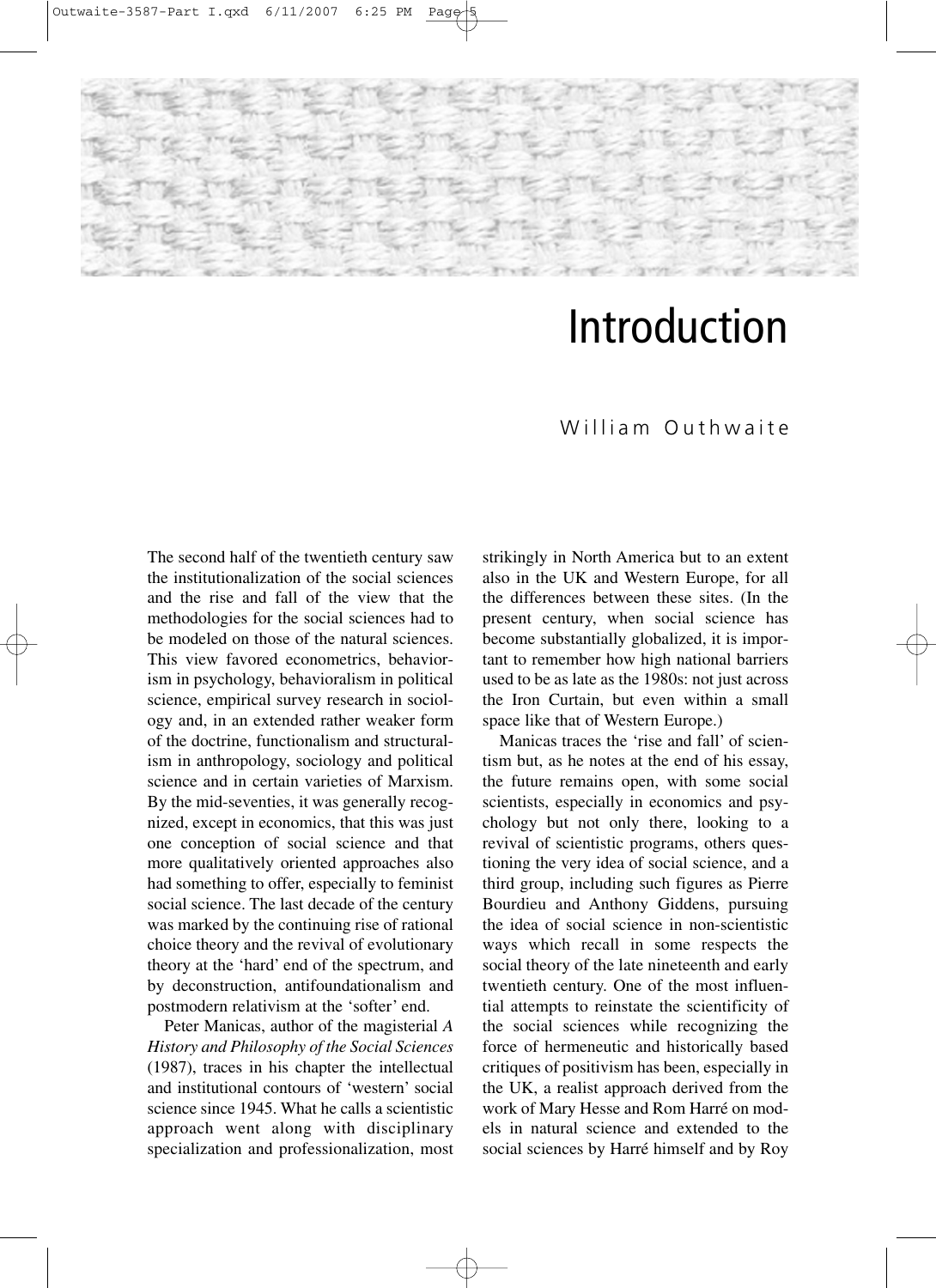#### **6** SOCIAL SCIENCE METHODOLOGY

Bhaskar. On this view, theories are seen as offering fallible models of the real relations between structures and mechanisms in the natural and/or social worlds. A supporter of this approach, Manicas closes with the suggestion that this may offer a way forward for social science.

The disciplinary specialization of the twentieth century was also accompanied by the growth of what came to be called interdisciplinary social science. This is the subject of the second chapter in this section, by Julie Klein, author of *Interdisciplinarity: History,*

*Theory, and Practice* (1990) and *Crossing Boundaries: Knowledge, Disciplinarities, and Interdisciplinarities* (1996). Klein traces the theory and practice of interdisciplinarity across the century. Like Manicas, she sees an ambiguous situation at the beginning of the twenty-first century: '...talk of interdisciplinarity becoming more the "norm" begs the question of how well prepared researchers are for this kind of work.' Together, these two chapters set the scene for the rest of the volume and demonstrate the need for it.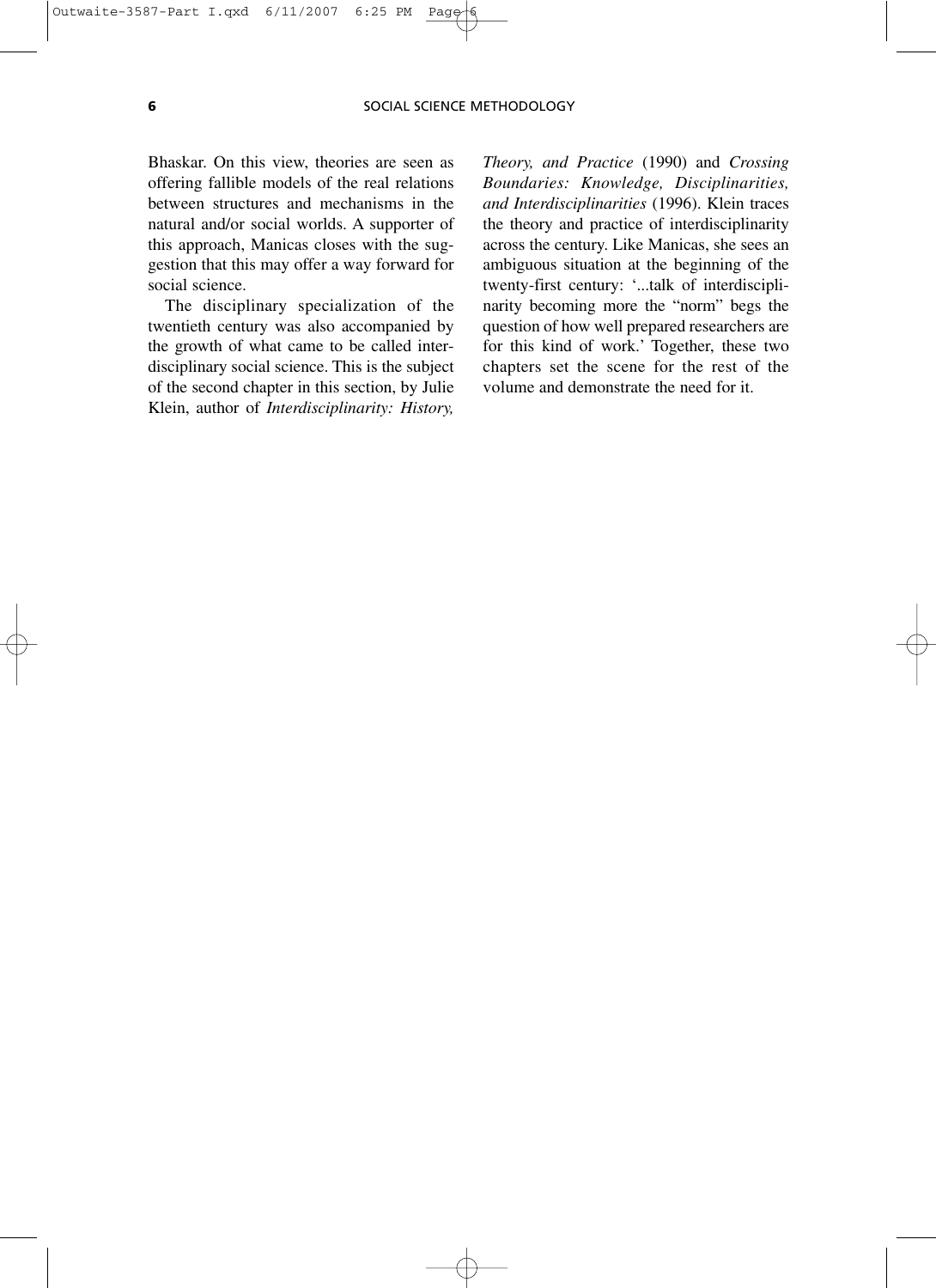# The Social Sciences Since World War II: The Rise and Fall of Scientism

Peter Manicas

1

#### **INTRODUCTION**

It is well to keep in mind that the disciplines of the social sciences are not 'natural kinds' and that, accordingly, they have a history, intellectual and institutional. While this is not the place to review this aspect, we should note that the disciplinary divisions and the view of science generally taken for granted among most social scientists are both fairly recent, dating only from the immediate post-World War I period. As I have noted elsewhere (Manicas, 1987), were we as social scientists to transport ourselves to Oxford, the Sorbonne, Harvard or Berlin in, say, 1890, we would find practices unfamiliar. There were no 'departments' of sociology or psychology; the research practices would be for us a hodgepodge of philosophy, social theory, history and hard science methods. But if we were to make a similar visit to any prominent American university in 1925, we would find very little which is not familiar.

'American university' is critical in the foregoing statement. As Peter Wagner has

argued, the 'modernization' of the social sciences, including the tendencies toward 'scientization' and 'professionalization', was globally an uneven development. While 'it occurred almost across the board in the United States,' the trajectory was different in Europe, and, indeed, different in England, France, Italy, Germany and Scandinavia (Wagner et al., 1991: 350). No doubt these differences resulted from larger differences in the intellectual legacies of these states, in the particular nature and configurations of the state and civil society, and, more specifically, in differences in the policies and institutions available to meet problems of industrializing mass society. These differences will be pertinent, as I shall try to suggest, in the developments following World War II.

'Professionalization' could be achieved with disciplinary specialization, but the authority to be derived from this required 'scientization'is that social scientists be *scientists*. But one cannot simply assume that this idea is perfectly clear or that prevailing views are not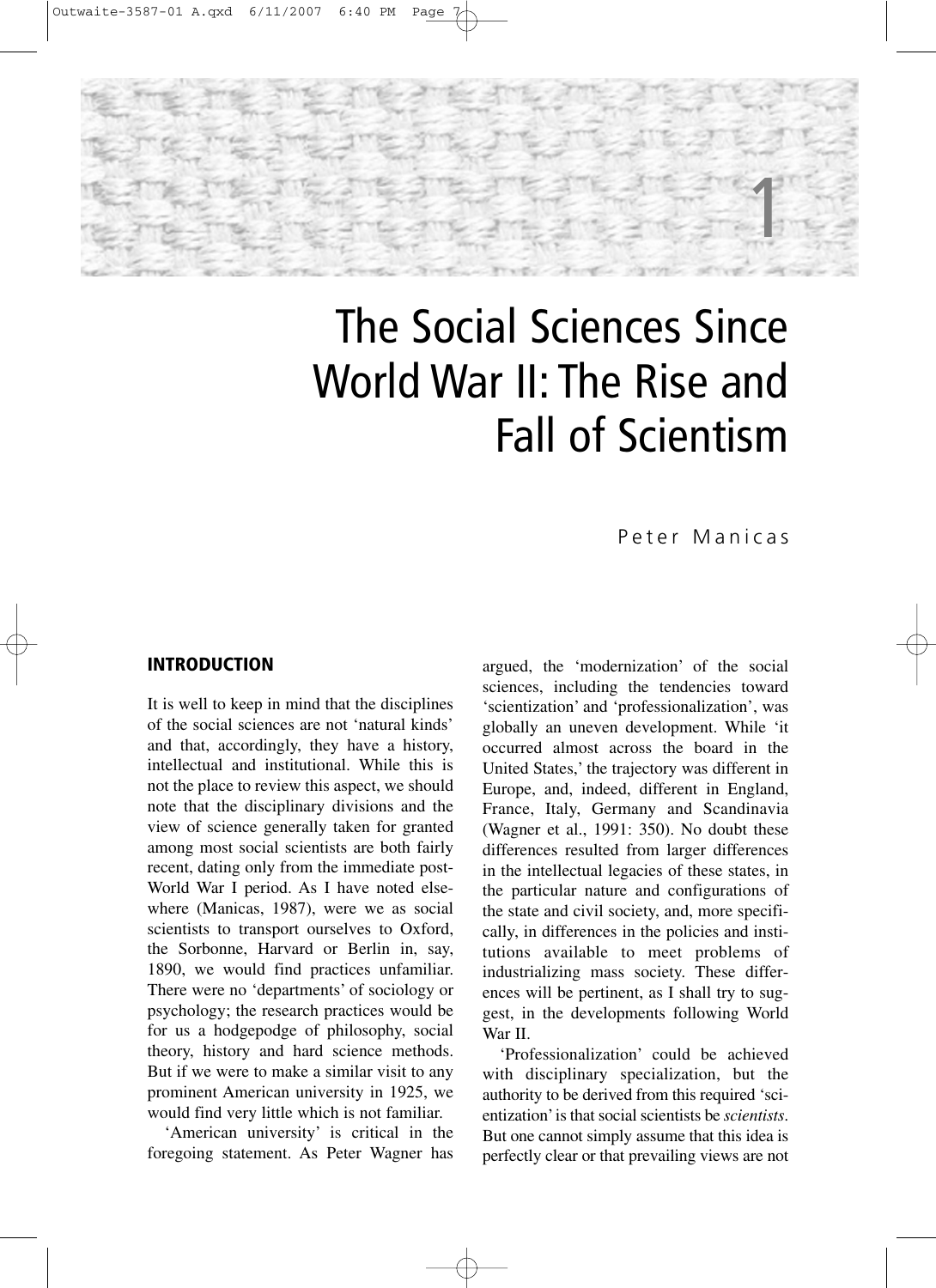OVERVIEWS

contestable—and may be mistaken. It is of considerable importance to notice that during the period of the institutionalization of the social sciences, beginning at the turn of the last century, there was a dominating conception of what a science was. This view was profoundly propelled in the 1930s by Vienna 'logical positivism' and became by the 1950s the dominating conception among both philosophers and social scientists.<sup>1</sup>

In this view, the sciences were not metaphysical: they did not import into their explanations assumptions which could not be tested in experience. In this sense, then, the sciences were 'empirical'. This meant that the referents of terms in use had to be experimentally available. 'Hypotheses', understood as potential explanations, linked 'variables' that required evidence which had to be 'theory neutral'. A theory was simply a premise, a set of hypotheses for which there were deducible empirical consequences. Finally, if metaphysical assumptions were not to be allowed, then explanation had to be in the form of 'laws', which, following Hume's expunging of metaphysics from causality, were 'regularities' between associated 'variables'—'whenever this, then that'. Explanation, accordingly, proceeded by subsumption under law.

Here is an example from *Research Methods in the Social Sciences* by Frankfort-Nachmias and Nachmias, a textbook in wide use today. They write:

Often the empirical attributes or events that are represented by concepts cannot be observed directly . . . In such cases, the empirical existence of a concept [*sic*] has to be inferred. Inferences of this kind are made with operational definitions (Frankfort-Nachmias and Nachmias, 1992: 31).

#### The structure of operational definitions is straightforward:

If a given stimulus (S) is applied to an object, consistently producing a certain reaction (R), the object has the property (P) (ibid., 1992: 32).

#### Similarly:

Ever since David Hume (1711–1776) … an application of the term explanation has been considered a matter of relating the phenomenon to be explained with other phenomena by means of general laws (ibid., 1992: 10).

Modeled on the assumption that there were no critical differences between the natural and social sciences, the approach eschewed subjectivity, theorized society as an objective functioning system, and employed objective methods to identify objective 'social facts'. This view favored econometrics; behaviorism in psychology; behavioralism in political science; and empirical survey research and quantitative methods and functionalism and structuralism in anthropology, sociology, political science and, perhaps paradoxically, in textbook versions of Marxism. Social science would be science with a vengeance.

But just as this view of science began to be taken for granted in social science departments in the US, it was coming under attack from philosophers, including its most important expositors. W.V. Quine's remarkable 'Two Dogmas of Empiricism' (1950) and C.G. Hempel's criticism of his own previous work on explanation (e.g., 'The Theoretician's Dilemma', 1958) led the criticism from within. New directions were taken by Stephen Toulmin's *Foresight and Understanding* (1961), Thomas S. Kuhn's incredibly influential *The Structure of Scientific Revolution* (1962), Rom Harré's generally ignored *Principles of Scientific Thinking* (1970), and Mary Hesse's *Models and Analogies in Science* (1970). By the mid-70s, *not one of the defining planks of positivism remained*. <sup>2</sup> Most critical was the idea that a theory of science could be epistemologically 'foundationalist' and metaphysically neutral. Thus, neither sense data nor appeals to putative theory-neutral 'basic sentences' could warrant truth-claims, for indeed there could be no 'God's eye view of the world'. Deductivism was replaced by an ontological realism which made sense of the role of theory in explanation. While there had been decisive criticisms of the covering law model of explanation since at least the 1950s, once Humean causality was replaced by a robust notion of causes as productive powers, the

**8**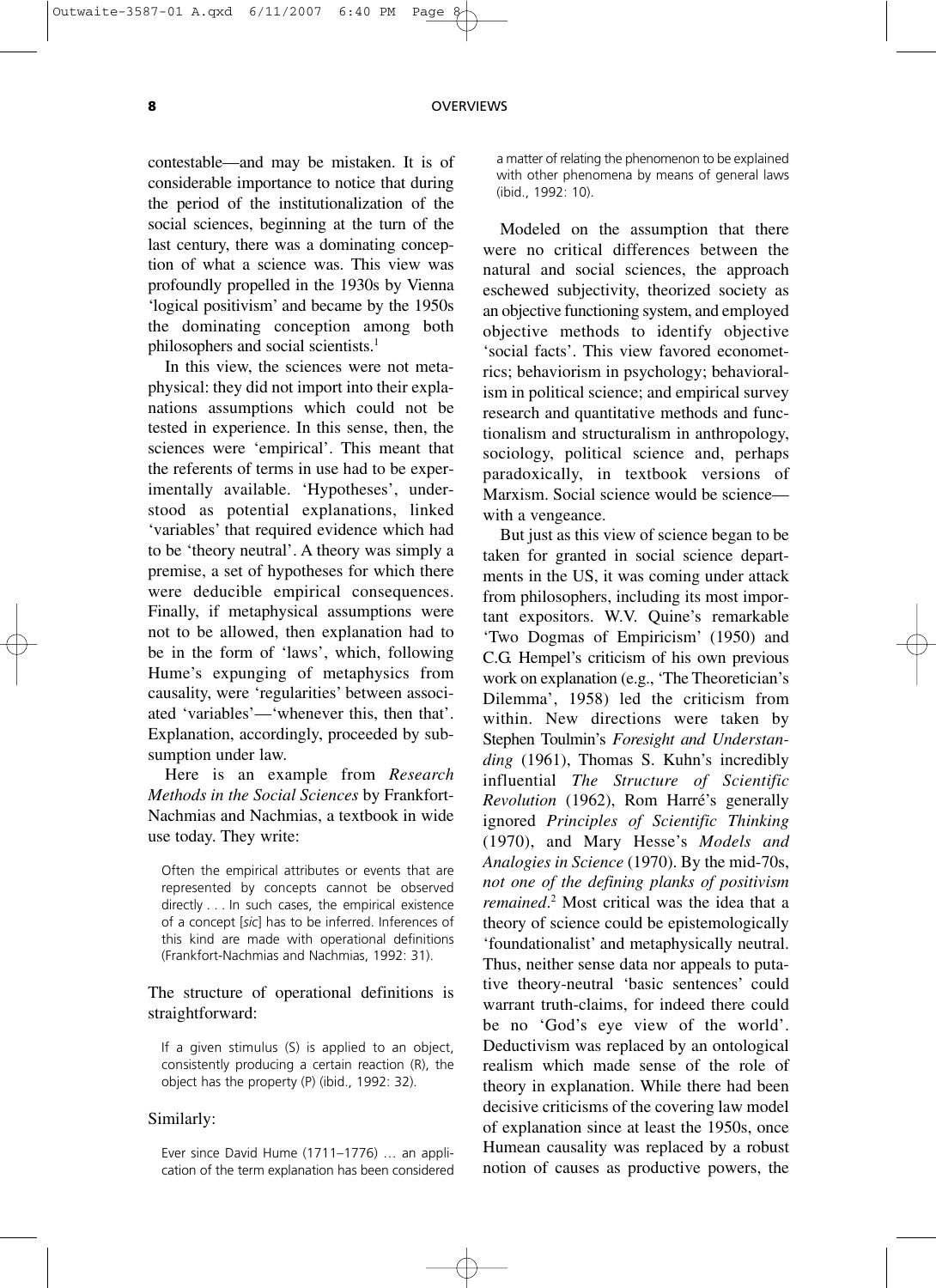covering law model also finally had to be rejected.3

It is probably true that a good deal of mainstream thinking in the social sciences is still uncritically beholden to these views. Social scientists, like all others, are not comfortable with fundamental challenges to their ways of doing things. On the other hand, there were always challenges to this dominating view, beginning in a clear way with the work of Max Weber and extending in the recent past to a wide range of alternatives usually termed 'hermeneutic' or 'interpretative' sociologies. These critics sometimes argued that positivism and logical empiricism, or simply empiricism, may well be appropriate for the natural sciences, but that this is a fatally mistaken 'scientistic' approach to the social sciences. Or, more radically, these critics abandoned altogether the idea of a social or human *science*. Critically, neither party challenged the idea of science that was being assumed. But the undermining of the dominating theory of science has opened the way for a deep reconsideration of the nature and methods of social science, including resolution of the older dispute between 'naturalistic' and hermeneutical views of social scientific inquiry.4

# **POST-WORLD WAR II AMERICAN SOCIAL SCIENCE**

The work of Talcott Parsons (1937, 1951, 1968) was central insofar as he offered a theory which could claim scientific status and could, even more importantly, easily accommodate the idea that quantitative social science provided the tools for applying a natural science model to the social sciences. Dismissing Marx, Parsons ingeniously absorbed and synthesized interpretations of Durkheim, Weber, Marshall and Pareto into his structural–functionalism. The result was not merely a sociology but a general theory of action, pertinent for all the human sciences. Here indeed, was a general theory reminiscent of Comte's early vision.<sup>5</sup> Parsons's work captured social scientific theorizing on the American side of the Atlantic (e.g., Almond and Verba, 1965; Rostow, 1960; Smelser, 1964). But as Hans Joas (1987: 82) has remarked: 'When American sociology set on its triumphal march around the world after the end of the Second World War, it had passed its own historical turning point only a short time before.' Joas's reference is to the pragmatist theory of John Dewey and George Herbert Mead, 'the pioneering methodological achievements of the Chicago School of sociology and the theoretical implications of their large-scale empirical investigations' (ibid., 1987: 82). And Parsons, as Joas notes, 'literally did not devote a single word' to this tradition.

# **Anti-Scientism in Pragmatic Social Theory**

In the academy, two pragmatist strands, both marginal, remained. The first, always acknowledged in anthologies of social theory, is 'symbolic interactionism', named in 1937 by Herbert Blumer. It drew directly on Mead. The other was the work of C. Wright Mills, whose dissertation (written in 1942 and retitled for publication (1964) *Sociology and Pragmatism: The Higher Learning in America*), omitted discussion of Mead and focused on Dewey (Mills later noted that the omission was a big mistake). But it now seems clear that even where there were no explicit references, much of his work was profoundly indebted to both Mead and Dewey.

Mills's best-known book, highly pertinent for present purposes, is *The Sociological Imagination* (1959). In it, Mills offered a savage criticism of both 'Grand Theory' and 'abstracted empiricism'. The attack on Grand Theory was aimed squarely at Talcott Parsons. 'Abstracted empiricism' referred, of course, to the quantitative hard science approach then being powerfully propelled by Mills's Vienna-influenced colleague at Columbia University, Paul Lazarsfeld (1955).

For Mills, echoing a version of Weber which had been submerged by Parsons,<sup>6</sup>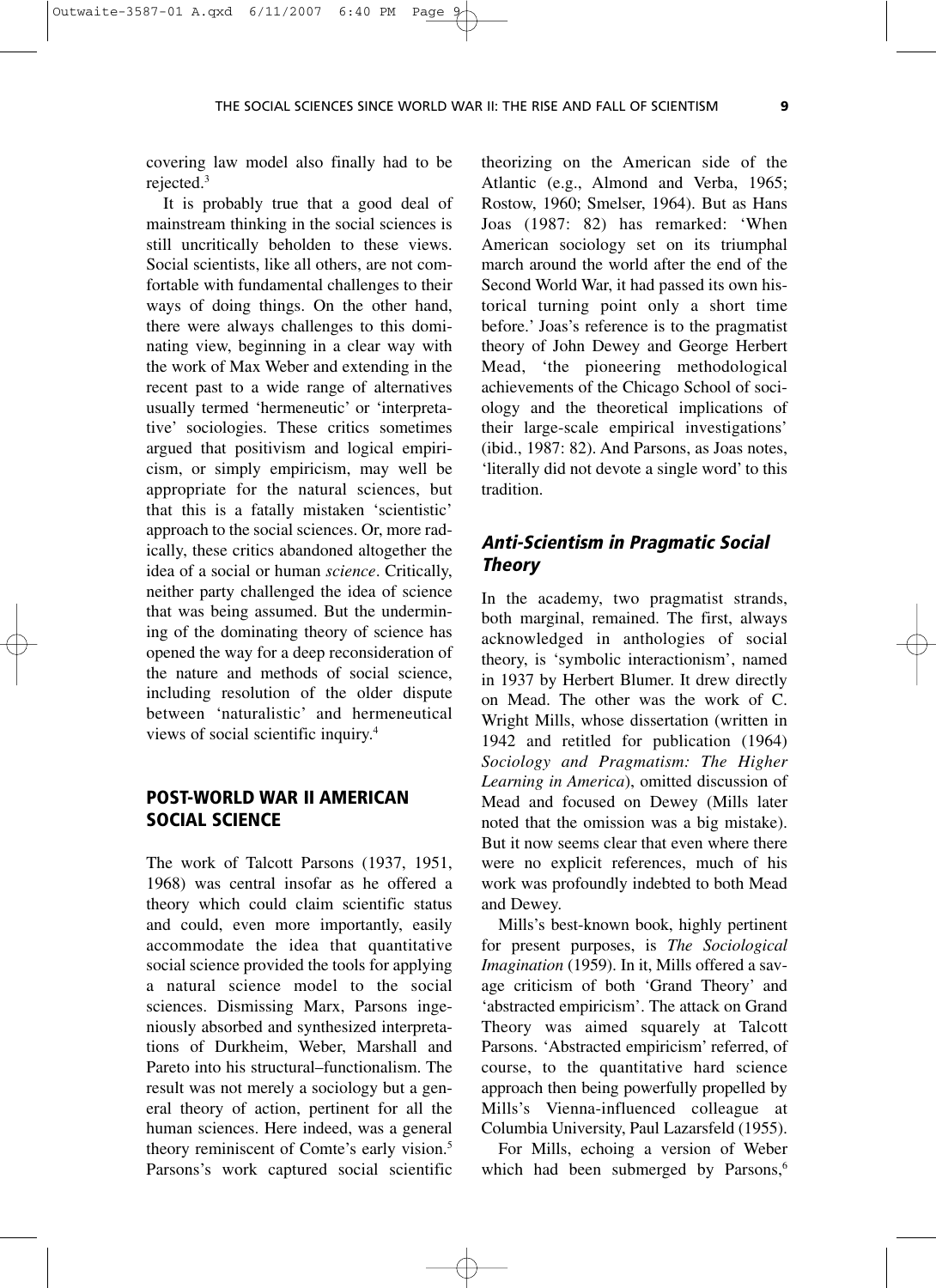#### OVERVIEWS

Grand Theory was ahistorical and operated at such levels of abstraction that it could not get down to the real concrete. The 'findings' of abstracted empiricists were, by contrast, uninteresting except for the scientistic– bureaucratic and ideological uses to which they were so easily put. Mills called for a different *kind* of social science. It would, in Deweyan fashion, serve concrete human concerns by cultivating the 'sociological imagination', a linking of biography and history. It would be emancipating because it would enable persons to connect their domestic and local situation to the historical and global causes which explained their immediate milieux. Deweyan concerns with eclipse of 'the public' (1927) are evident in Mills's *Power Elite* (1956), an excellent example of how Mills put 'science' to work.

While 'the sociological imagination' is a term that has found its way into all the textbooks, and while Mills's work was important in the 60s and 70s among New Left writers and activists, he had little influence on the direction of inquiry in the social sciences. But at the margins, there is a continuing tradition of writers who, like Mills, draw on their understanding of Weber and Marx, even while they are explicitly non-Marxist. In this tradition, Barrington Moore Jr, a close friend of Herbert Marcuse, is perhaps the most outstanding example. Aspects of this approach find expression today among a range of 'institutionalists' and others working in historical and economic sociology, both of which seem to be having a renaissance in American social science (Theda Skocpol, 1984; Smelser and Swedberg, 1994; Margaret Somers, 1998; Stinchcombe, 1983; Charles Tilly, 1982, 1984).

Blumer similarly made an assault on the presumed science of prevailing social science. Perhaps the most persistent theme in this attack was rejection of the covering law idea—that behavior can be explained by appeal to regularities between 'causative' factors and 'the behavior they are supposed to produce'. 'Thus, the typical sociological scheme ascribes behavior to factors such as status position, cultural prescriptions, norms,

values, sanctions, role demands, and social system requirements … Similarly, in the typical psychological scheme such factors as motives, attitudes, hidden complexes, elements of psychological organization, and psychological processes are used to account for behavior…' (Blumer, 1969: 7). The fallacy was obvious to him. In both cases, 'the meanings of things for the human beings who are acting are either bypassed or swallowed up in the factors used to account for behavior'. Moreover, they fail to see that 'the use of meanings by a person in his action involves an interpretative process.' Closely following Mead, the actor, in 'communication with himself', 'selects, checks, suspends, regroups, and transforms meanings in the light of the situation in which he is placed and the direction of his action' (ibid.: 5).

Blumer incorporated the powerful theory of meaning of Mead and Dewey: meanings are not 'psychical accretions' but are instead 'creations that are formed in and through the defining activities of people as they interact' (ibid.: 5). Indeed, for Blumer, 'social interaction is a process that forms human conduct instead of being merely a means or setting for the expression or release of human conduct'.7 The rejection of empiricist assumptions regarding explanation demanded a rejection of

the mythical belief that to be scientific it is necessary to shape one's study to fit a pre-established protocol of empirical inquiry, such as adopting the working procedure of advanced physical science, or devising in advance a fixed logical or mathematical model, or forcing the study into the mould of laboratory experimentation, or imposing a statistical or mathematical framework on the study, or organizing it in terms of preset variables, restricting it to a particular standardized procedure such as survey research (ibid.: 48).

Following the Chicago tradition of W.I. Thomas and Robert Park, this reconceptualization of sociology entailed what Blumer termed 'a naturalistic approach' to inquiry, a deep immersion into the life-worlds of transacting actors. As part of this, agency was restored to inquiry. Indeed, this approach took the 'revolutionary' posture of what Rom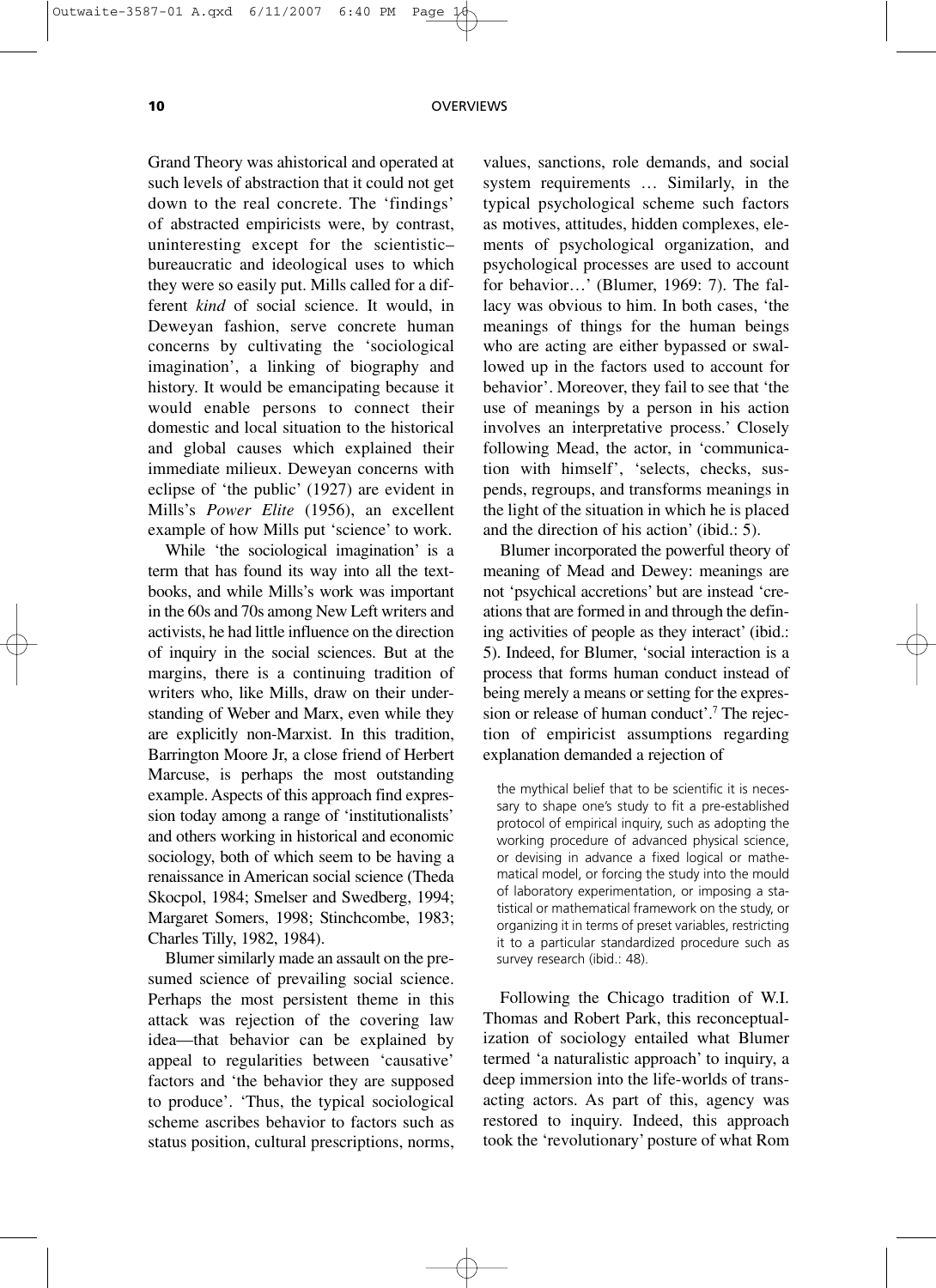Harré and Paul Secord (1973: 6) later referred to as 'the anthropomorphic model of man': for scientific purposes, it would treat people as if they were human beings.

Outwaite-3587-01 A.qxd 6/11/2007

But, writing in 1964, Anselm Strauss noticed that the dominating structuralfunctional theories found a way to de-radicalize Mead by incorporating some of his seminal ideas into their programs. Thus, 'the generalized other became just another way of talking about reference group affiliation and Mead's notion of role tended to be reinterpreted to fit with the structural concept of status and its associated role-playing' (Kurtz, 1984: 40, quoting Strauss). Meanwhile debate as to whether Mead was behaviorist or phenomenological led to an 'Iowa school' and an 'Illinois school', splitting from the 'Chicago School'. Lingering in the background was the important question of whether Symbolic Interactionism was essentially a *social psychology* which had to be supplemented with a macro orientation or whether, as the founders had suggested, it was an entirely different way to carry on sociology.

There remain in the academy card-carrying symbolic interactionists of various stripes, and many others who do qualitative work but may not explicitly acknowledge the genesis of their approach (see Denzin and Lincoln, 1994). Indeed, many of these seem to have adopted a methodological eclecticism or pluralism which owes in part, perhaps, to Clifford Geertz's (1973, 1983) idea of 'thick description'. Current inquirers would seem to have absorbed a range of interpretive modes, including symbolic interactionism, ethnomethodology, hermeneutics, structuralism and post-structuralism. And many would seem to be comfortable with the idea that their concerns are descriptive and that, in what is seen to be a useful division of labor, macro concerns may be left to others.

# **Alfred Schütz and Phenomenology**

At approximately the same time that Parsons was becoming dominant, the ideas of Alfred Schütz were becoming known in the United States. Schütz had been a member of a remarkable seminar which regularly met in Vienna in the 1920s, 'the *Mises*-*Kreis*'. In addition to Ludwig von Mises, it included among its distinguished regulars Friedrich von Hayek, Fritz Machlup, Felix Kaufmann (a member also of Moritz Schlick's more famous Vienna seminar), Oskar Morgenstern and Eric Voegelin. Mises reported that 'in these meetings we informally discussed all the important problems of economics, social philosophy, sociology, logic, and the epistemology of the sciences of human action' (Augier, 1999: 154). Weber and the earlier debates of the *Methodenstreit* were central. Critical here was the question, introduced by Weber, of 'subjective understanding'. But, and this cannot be overlooked, the group accepted Weber's view that *Verstehen* was but the first step in the effort to provide causal explanations in the human sciences. More generally, for the *Mises*-*Kreis*, there was the question of whether there was necessarily a distinct science of human action that would incorporate economics, sociology and politics. Mises had originally titled this 'sociology,' but by then the discipline was sufficiently well entrenched, and he therefore renamed his project 'praxeology'. A convincing case has been made that it was in this context, rather than the context of Husserlian phenomenology, that Schütz initially formed his ideas (Augier, 1999; Prendergast, 1986).

The Nazis would force the *Mises-Kreis* (as with the *Wiener Kreis*) to immigrate to the US (or to Britain). Schütz moved to New York in 1939. Von Hayek, then in London, suggested to Schütz that he review for *Economica* a new book by Talcott Parsons, *The Structure of Social Action* (1937). This initiated a correspondence between Parsons and Schütz which led to Schütz's decision not to publish his review. As the editor of this material notes: 'The reader will find himself engaged in an intense, sometimes stormy, and, at places, embittered exchange of notes and letters, which leads into a rather poignant debate on the differences between phenomenological and structural–functional analyses' (Grathoff, 1978: xvii). These texts allow us to get clearer on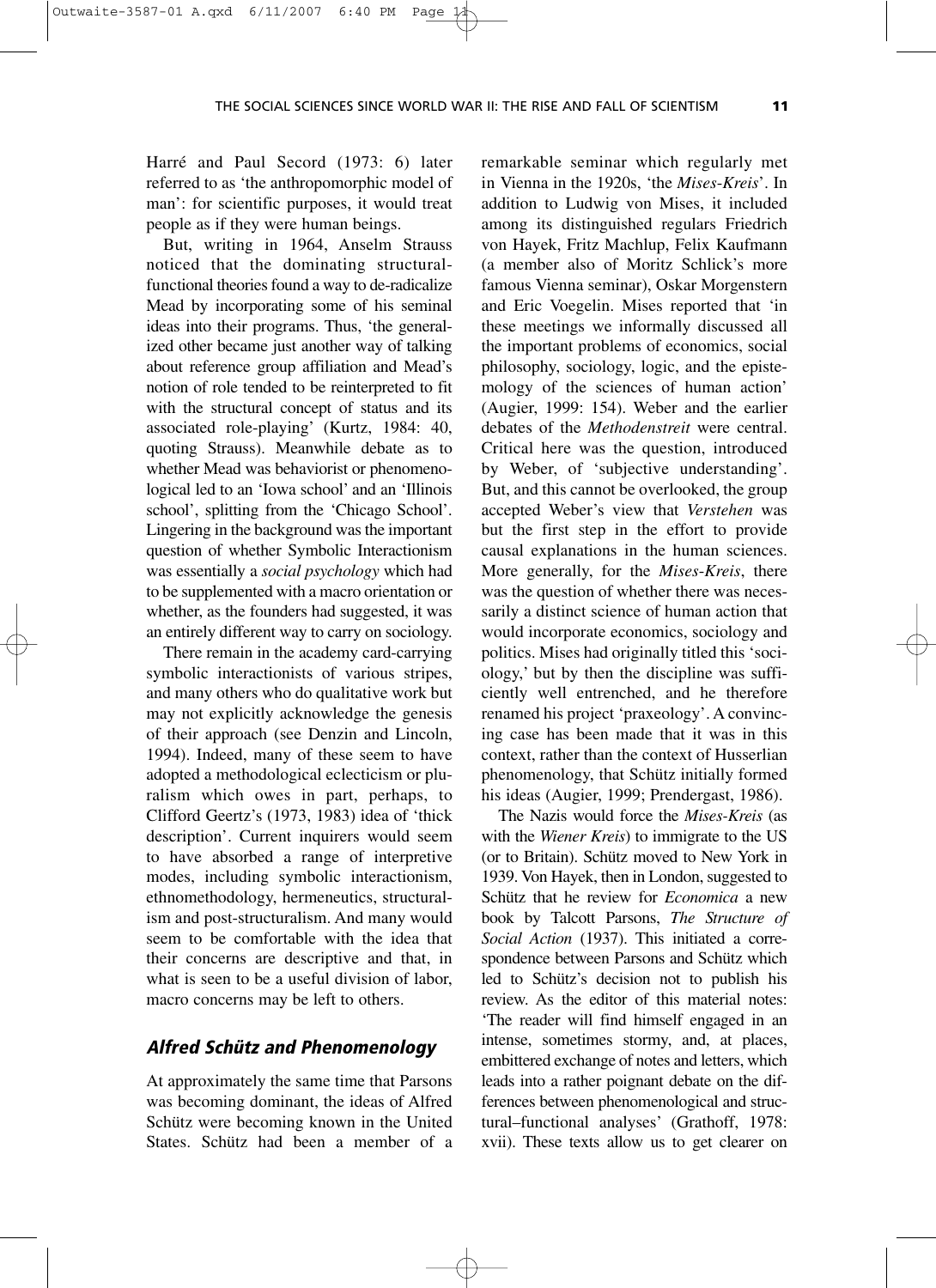some of the central issues in social science, and especially the genesis of the important work of Goffman and Garfinkel. But unfortunately, some still hotly contested issues remain.

Since both Schütz and Parsons had taken Weber as a point of departure, one might have supposed that they could easily achieve a meeting of minds. Such was not the case, and, as now seems clear, they disagreed fundamentally on the nature and status of subjective meaning as regards the theory of action. Schütz insisted that inquiry needed to investigate the meaning *actually meant* by actors and thus had to address the takenfor-granted problem of intersubjectivity—a problem missed also by the Austrian economists. Parsons, by contrast, 'made subjective meaning a theoretical concept and, consequently, was largely substituting socially pregiven norms and values for individual motivations' (Wagner, 1983: 77). It was just this move, of course, which allowed for Parsons's 'macro' solution to 'the voluntaristic theory of action' and which, from the point of view of Schütz (and Blumer(!) as well as Goffman and Garfinkel) led them to the conclusion that agents had effectively disappeared. Thus Schütz writes:

Professor Parsons has the right insight that a theory of action would be meaningless without the application of the subjective point of view. But he does not follow this principle to its roots. He replaces subjective events in the mind of the actor by a scheme of interpretation of such events, accessible only to the observer, thus confusing objective schemes for interpreting subjective phenomena with these subjective phenomena themselves (Grathoff, 1978: 36).

#### But,

the answering of our question, 'What does the social world mean for me, the observer?' has as a prerequisite the answering of the quite different questions, 'What does this social world mean for observed actors within this world, and what did he mean by his acting within it?' With these questions, we no longer naively accept the world and its current idealizations and formalizations as ready-made and meaningful beyond all doubt, but undertake to study the process of idealizing and formalizing as such, the genesis of the meaning which social phenomena have for us as well as for

the actors, the mechanism of the activity by which human beings understand one another and themselves (Wagner, 1983: 48).

It was but a short step from this to the projects of Goffman and Garfinkel and more generally to the key 'social constructionist' idea, shared with Symbolic Interactionism, that social phenomena are the outcome of practical activities by skilled actors engaged in a taken-for-granted world and that any valid inquiry in social science must begin with an effort to grasp the meaning of an action actually held by them.<sup>8</sup>

But Schütz seems to have assumed—or assumed away—the problem of intersubjectivity. Augier (1996: 159) argues that 'Schütz wanted the concept of intersubjectivity to be unquestionable' and did not, for this reason, want to enter into question about 'the transcendental constitution of the 'natural attitude'. But as Schütz later admitted, 'it is "a scandal of philosophy" that so far the problem of our knowledge of other minds and, in connection therewith, of the intersubjectivity of our experience of the natural as well as the socio-cultural world, has not found a satisfactory solution …'(Schütz, 1954: 265). Here one might insist that Mead's social behaviorism and Dewey's account of experience is the far better response just because it disavows at the outset a Cartesian ego (Manicas, 1992).

The foregoing discussion also responds to the question of the relation of Schütz and Parsons to a 'positivist' theory of science. Schütz, like Weber, was very often explicitly anti-positivist, but it is critical to see why. In the well-known essay of 1954, 'Concept and Theory Formation in the Social Sciences', Schütz directly engaged Ernest Nagel and C.G. Hempel, leading empiricist participants in an APA symposium of the same title. First, there was no argument that for both the natural and social sciences, 'the principles of controlled inference and verification by fellow-scientists and the theoretical ideals of unity, simplicity, universality, and precision prevail.' This seems fundamental and sufficiently neutral between possible alternative conceptions of science. But the second point at issue is a different matter.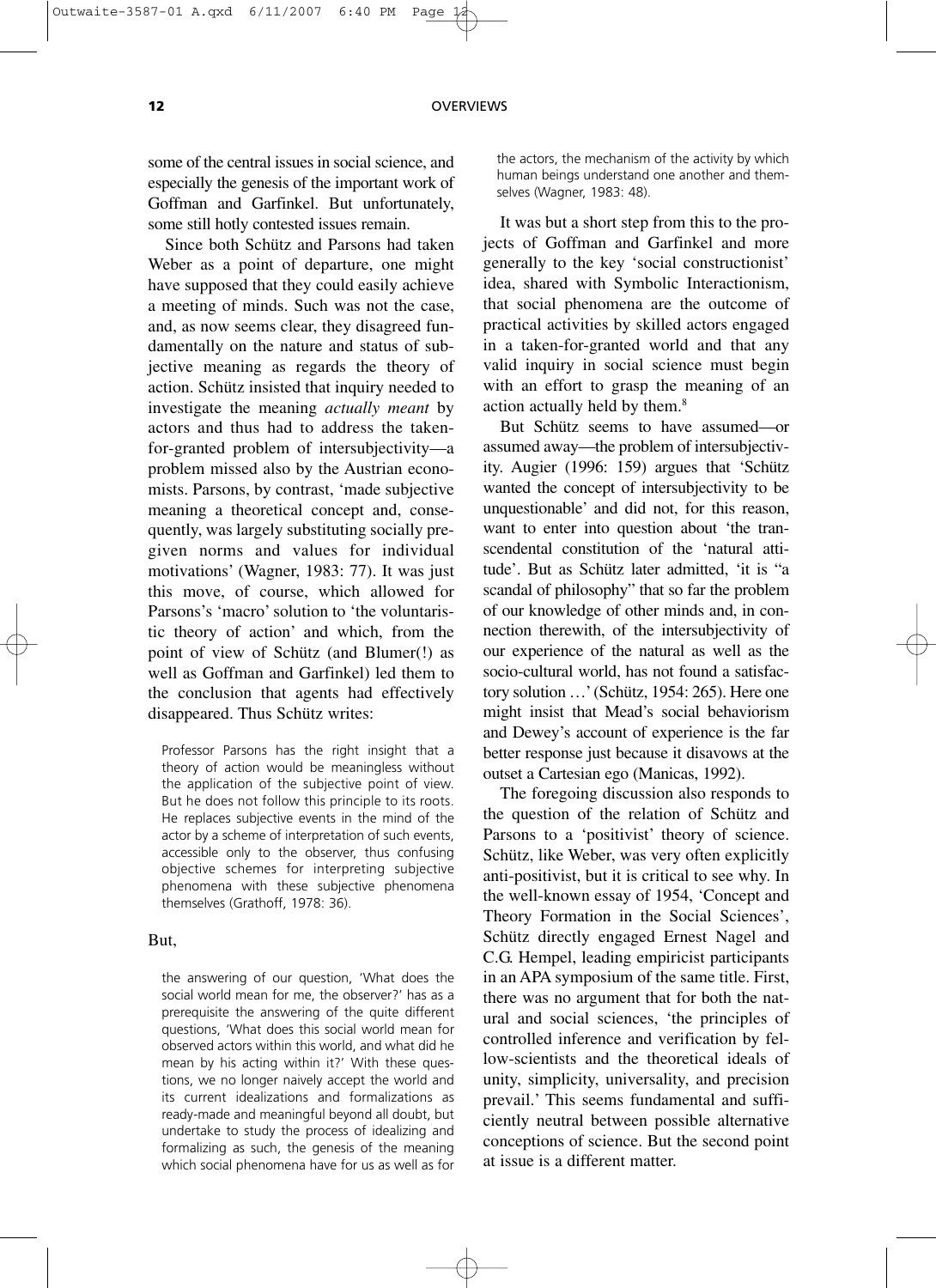Schütz agreed that '"theory" means in all empirical sciences the explicit formulation of determinant relations between a set of variables in terms of which a fairly extensive class of empirical regularities can be explained' (Schütz, 1954: 260). This 'deductivist' idea was, of course, a pillar of the positivist theory of science, fully shared by Parsons and by many contemporary writers like Jonathan H. Turner (1987). Parsons, as noted, 'hoped that the theory of action would … eventually "be stated as system of simultaneous equations"—a system whose several variables were duly allocated to the different social sciences' (Camic, 1987: 431, quoting Parsons).

Outwaite-3587-01 A.qxd 6/11/2007 6:40 PM Page

Schütz's encounter with Weber was mediated by Mises, who had offered a powerful critique of Weber's ideal-type reading of neoclassical theory. The concepts of economics were not, in Mises' view, 'one-sided intensification of one or several aspects' of a concrete, but were, as Schütz put the matter, 'derived by abstraction from aspects of each of the individual phenomena taken into consideration' (Augier, 1999: 158). But Schütz's sympathy with Mises's conception of economic theory worked against his more fundamental Weberianism. Thus, it is easy to show that Schütz should not have been so polite and should have rejected the conception of theory as a deductive system whose entailments were 'laws' or events to be explained by subsumption under laws. For Schütz, once having established the subjective meaning shared by the actors, theory involved the construction of models of 'typical' behavior by 'personal types'. These are constructed 'homunculi' or 'puppets' to which we ascribe in-order-to and because motives. Implicit here is the idea that reasons are causes. And in contrast to the positivist dream, nothing would be deduced. Rather, theory would yield *understanding* by giving us 'the mechanism of the activity by which human beings understand one another and themselves'.

Neo-classical economic theory had provided a model which provided an account of the mechanisms which produced prices, and these were, as Schütz agreed, derived from postulates regarding the motivation and beliefs of individuals. But as was acknowledged, these postulations could not be said to be true of *actual* economic behavior—a problem for economics and, more generally, as we shall see, till today for what is called 'rational choice theory'.

What then was the objection to Nagel's and Hempel's naturalism? For Schütz, both had misunderstood Weber's 'postulate of subjective understanding. *Verstehen* has nothing to do with introspection, but 'is the result of processes of learning and acculturation …' It is not a private affair and it can be controlled through the use of evidence. Finally, and paradoxically, given the emphasis on prediction in the empiricist theory of science, predictions based on *Verstehen* are continuously and with high success made in common-sense thinking (Schütz, 1954: 264). The consequence was a redefinition of the tasks of an empirical human science. As already noted in his criticism of Parsons,

all forms of naturalism and logical empiricism simply take for granted … social reality … Intersubjectivity, interaction, intercommunication, and language are simply presupposed as the unclarified foundation of these theories. They assume, as it were, that the social scientist has already solved his fundamental problem, before scientific inquiry starts (Schütz, 1954: 261).

### **Erving Goffman**

As is well known, both Parsons and Schütz were important with regard to the work of Goffman and Garfinkel, both of whom also acknowledged debts to William James and Ludwig Wittgenstein. But getting clear on where they stand with respect to these writers—or to SI theory—remains contested. A big part of the problem regards their respective understanding of phenomenology and whether, unlike SI theory, what they offered was a challenge to the way of doing sociology or, rather, a supplement to this. In what must be taken as a provocative disclaimer, Goffman remarked that in *Frame Analysis* (1974), his most self-consciously theoretical book, he was making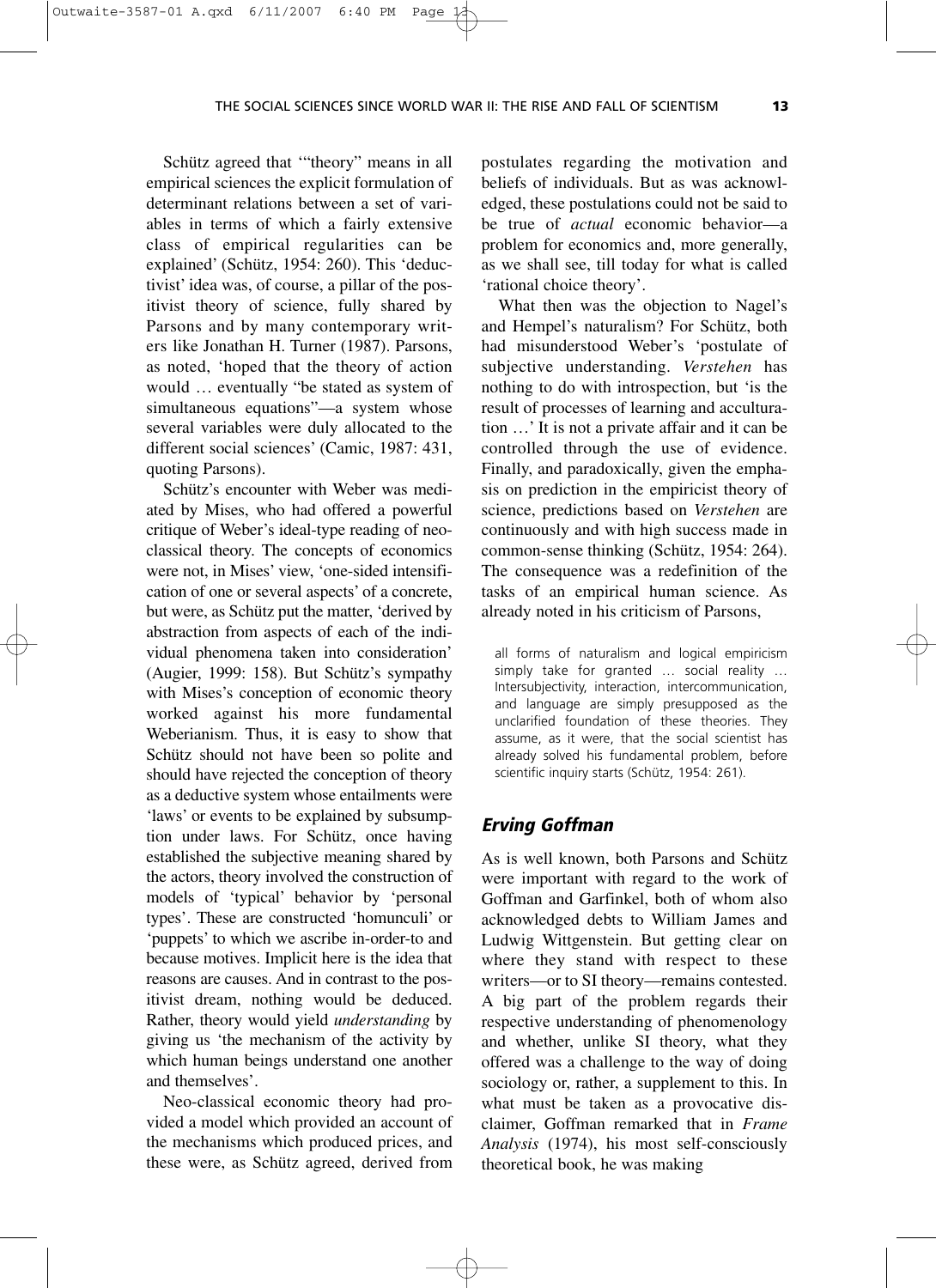#### **14** OVERVIEWS

no claim whatsoever to be talking about the core matters of sociology—social organization and social structure … I am not addressing the structure of social life but the structure of experience individuals have at any moment of their social lives. I personally hold society to be first in every way and any individual's current involvement to be second; this report deals only with matters that are second … The analysis developed does not catch at the differences between the advantaged and the disadvantaged classes and can be said to direct attention away from such matters. I think that this true. I can only suggest that he who would combat false consciousness and awaken people to their true interests has much to do, because the sleep is very deep. And I do not intend here to provide a lullaby but merely to sneak in and watch the way people snore (Goffman, 1974: 13–14).

Indeed, with its emphasis on 'the structure of experience', the posture taken in *Frame Analysis* seems more phenomenological than anything offered by Schütz. On the other hand, much of the substantive work of Goffman looks very much like a Schützian construction of a model of typical types and indeed, as the foregoing hints, with critical, even emancipatory, implications.

Consider here *Asylums* (1961). Goffman establishes two typical sorts of actors standing in a well-defined social relation: 'the managers' and 'the managed' ('professionals vs. clients', 'staff vs. inmates'). They jointly participate in the construction of their identities and roles. Thus, the managed get constructed as something less than full persons, while managers are constructed as competent to 'treat' the managed. Each of the two parties has goals (which 'provide a key to meaning') and each has a system of beliefs (for the managers, an 'interpretative scheme' which includes 'a theory of human nature'). Typically, the 'managed' undergo 'mortification', the construction of a different self. The managed also have resources. Resistance by them takes on a number of forms, including contesting the meaning of rules, 'fraternization', and 'playing it cool' (Goffman 1961: 61–65). 'Institutional ceremonies'—including, for example, a newsletter produced by inmates, an annual party and an open house—are regular events in the life of the institution. These are intended to produce a joint commitment to the official goals, even if, to be sure, everyone 'on the inside' knows better. Goffman very convincingly shows how the beliefs of actors, true *and* false, function in sustaining an institution in which there is a manifest disjunction between the official goals of the institution and the actual outcomes, and how even the inmates, contrary to their intentions, contribute to the outcomes.

In this marvelous account, one can easily discern key elements of both SI and Schützian perspectives. Moreover, it is distinctly antagonistic—and not complementary—to a Parsonian account.

#### **Harold Garfinkel**

Similarly Garfinkel, after distinguishing 'Formal Analytic (FA) technology' (mainstream sociology) and Ethnomethodology (EM), insisted that 'FA's achievements are well known and pointless to dispute.' 'Ethnomethodology (EM) is proposing and working out 'What More' there is to the unquestionable corpus status of formal analytic investigations', namely,

to find, collect, specify, and make instructably observable the local endogenous production and natural accountability of immortal familiar society's most ordinary organizational things in the world, *and to provide for them both and simultaneously as objects and procedurally, as alternative methodologies*. (Garfinkel, 1996: 6)

FA and EM are, he insists, 'incommensurably different. Nevertheless, they are inextricably related' (ibid., 1996: 10). What is their relation? Garfinkel offers, enigmatically, that 'it is a social fact in its own right' that 'they are asymmetrically alternate' (ibid., 1996: 10). Maynard and Clayman (1991: 387) argue that ethnomethodology is 'neither a critique, reaction, or rebellion against other forms of social theory, but rather a positive respecification of how investigators might approach sociology's most awesome phenomenon—the objective, immortal reality of social facts.'

But it would surely seem that ethnomethodology, like SI theory, is a distinctly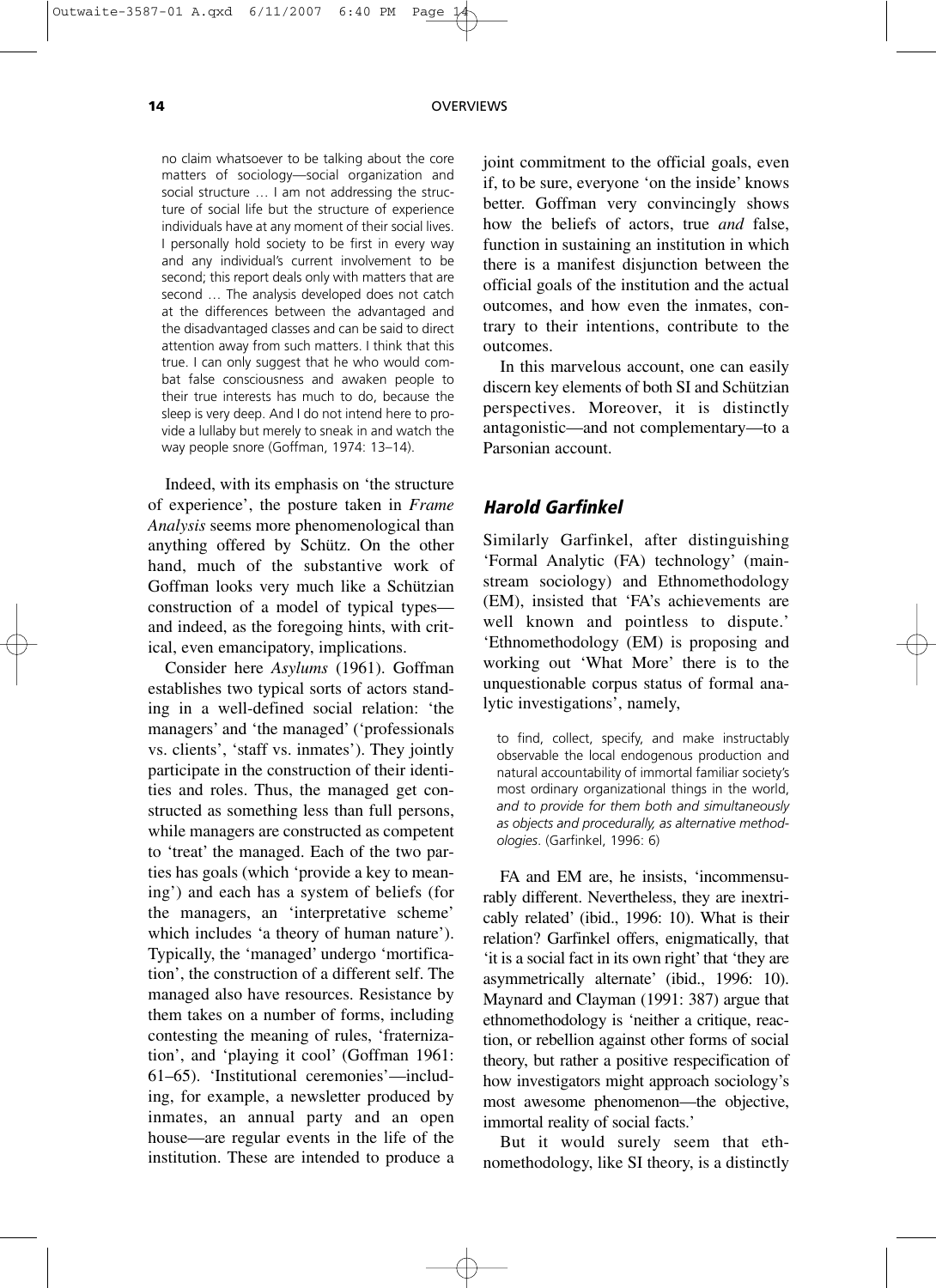different way *to do* sociology. It is even less clear, but probably true, that neither Schütz nor Garfinkel were much indebted to Husserl's introspective and cognitive version of phenomenonology, even while they adopt a Husserlian *Epoché* as regards 'reality'. Methodologically at least, they would seem to share with Blumer a distinctly sociological perspective which demands a commitment to naturalistic observation and participation.

Outwaite-3587-01 A.qxd 6/11/2007 6:40 PM Page

Ethnomethodology has spawned a wide variety of empirical work, including efforts to discern generalizable properties of practical common-sense reasoning, and more particular instantiations of these procedures in a wide variety of contexts, including the criminal justice and health systems and, importantly, in the sociology of scientific knowledge.<sup>9</sup> Conversation analysis is an offshoot which was eagerly adopted but seems not to have been sustained. But indeed ethnomethodology, like the work of Goffman, has been integrated into the impressive metatheories of Giddens and Bourdieu. Before turning to them, one last distinctly American development, rational choice theory, needs some attention.

#### **Rational Choice Theory**

There was one response to structural functionalism which aimed 'to bring people back in', but fully endorsed a positivist theory of science. Rational Choice Theory (RCT) has, to be sure, a long lineage in social theory, going back at least to Hobbes, who clearly articulated several of its main premises, for example, that we must look at individuals acting 'rationally' if we are to understand society, and that 'rationality' can be unpacked in terms of maximizing 'utility'. These ideas were systematically extended in the development of political economy, but especially in neo-classical economic theory. But until the 1950s, sociologists and political scientists remained unaffected by this fundamental orientation.

Homans was explicit in his view that action can be explained by appeal to fairly straightforward principles of behavioral

psychology and that this proceeded by appeal to the covering law model of explanation. Homans insisted, with some credibility, that 'many social scientists who in fact use behaviorism do not realize that they are doing so. They call it utilitarianism or rational-choice theory,' and indeed,

one advantage that would accrue to all of us if we accepted and acted upon the covering law view of theory is that different schools would have to ask themselves what covering laws they would in fact use if they formalized their theories … I think that all the schools would find that they would use principles of behavioral psychology, either in what I have called the stripped down form or in one that embodies more fully the still-developing experimental findings (Homans, 1987: 79).

One might here be reminded of C.S. Peirce's observation that 'the yoking together of the scientific ox and speculative ass' remains a problem for too much of social science.

But Homans inspired what became 'exchange theory', perhaps initiated by Peter Blau (1964). Working explicitly within an economic framework, Blau argued that the 'costs' and 'rewards' of social exchange e.g., a marriage—answered to the same principles as market exchanges for goods, even if, to be sure, assessing the 'values' was more difficult. Unlike Homans, Blau acknowledged that some outcomes of interactions by rational individuals were emergent, for instance that while RCT can explain, presumably, the behavior of bureaucrats, bureaucracies have features which are not reducible to the exchanges of the parties. James Coleman (1990) has made the latest effort to systematically build social theory on generously conceived RCT premises. While not without its critics (Green and Shapiro, 1996), RCT is vigorous in American political science. Indeed, RCT also defines what is called 'Analytic Marxism' (Roberts, 1996)!

No doubt much of the motivation for the development of RCT as a general theory of action came from dissatisfaction with Parsons's theory, with the notion that modern micro-economics was an eminently successful science and with the idea, encouraged by positivist conceptions of theory, that theory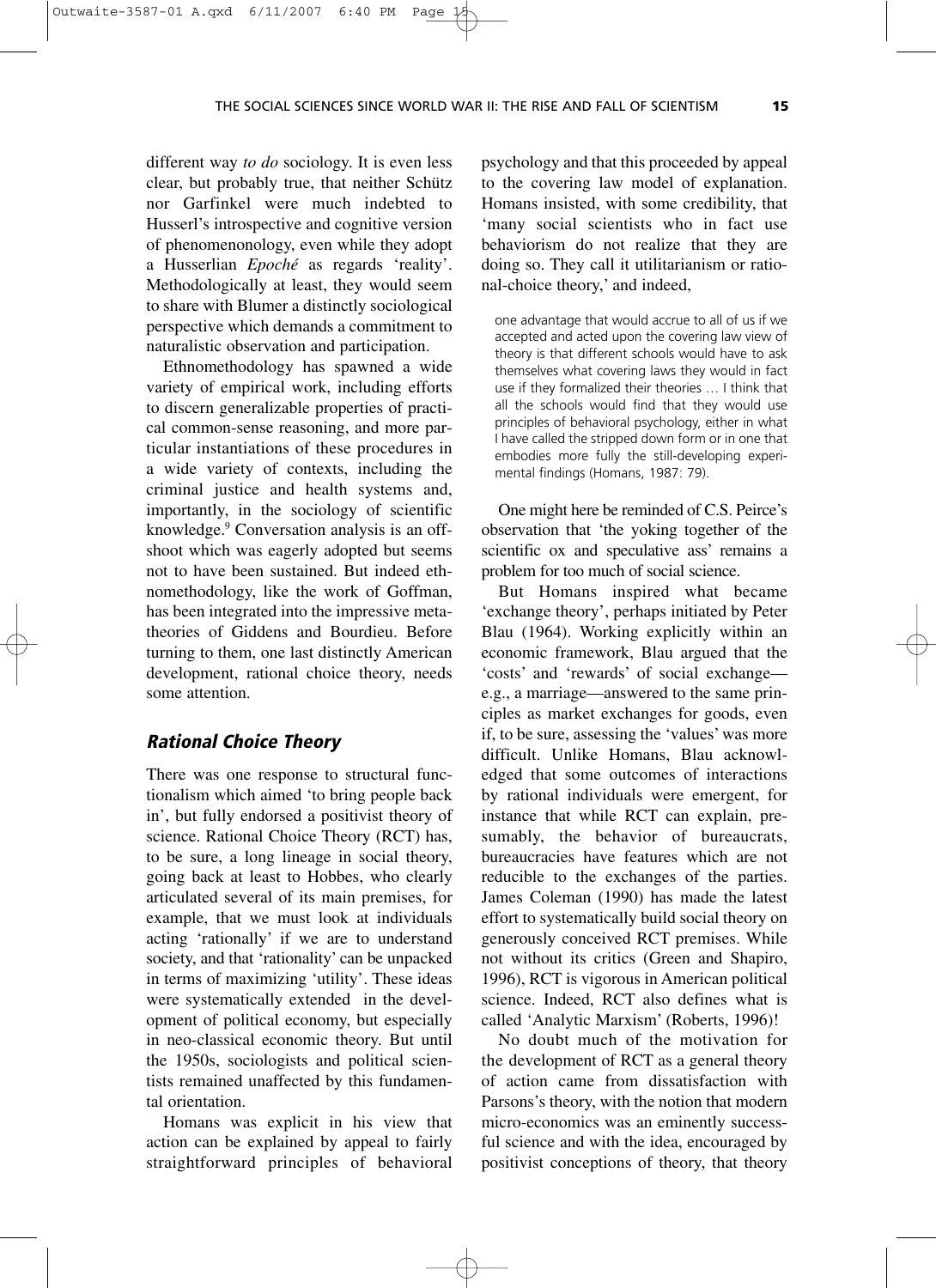construction could now proceed in sociology and political science with the use of sophisticated mathematics and the new powerful computers.

But of course, one can reject the assumption that neo-classical theory—including its most sophisticated mathematical and econometric forms—is a successful social science.10 It is pertinent to notice that Mises and Hayek were already critics of general equilibrium theory exactly on the grounds that critical assumptions of the theory could not be met. They shared this line of criticism with Veblen in the US and the later institutionalists and economic sociologists who followed in this tradition. One might defend the mainstream view by taking the explicitly positivist posture well put by Milton Friedman (1953) that the assumptions of a theory need not be true e.g., assumptions regarding rationality—if indeed, the theory provides 'good predictions'. But even if it could pass this test which is does not—it is hard to see how one can *explain* an outcome on the basis of assumptions known to be false?

# **Marxism and the American Academy**

Marxism, in both scientistic and non-scientistic forms, was a challenge to mainstream scientism. The scientistic form (Second International variety) never made much headway in American academic social science, but, as Gintis has noted, 'Marxian economics has dwelt as an undercurrent in American academic thought for at least a century' (Ollman, 1992: 53). A historically oriented political economy became important in the 1960s in direct response to the anti-war, civil rights and feminists movements, which challenged the consensus of the dominating paradigms: neo-classical economics and Parsonian theory in sociology. As Bruce Cumings has more recently noted,

Because of the ferment of the 1960s, there emerged in the 1970s a social science which met a high standard of quality and relevance. In political science, sociology, and even to some extent economics, political economy became a rubric under which scholars produced a large body of work on the multinational corporation, the global monetary system, the world pool of labor, peripheral dependency, and American hegemony itself. (Cumings, 1998: 180)

But, writing in 1998, he also says that 'it was amazing to witness the alacrity with which social scientists abandoned this political economy program' (1998: 181). Times had indeed changed. Similar considerations apply to the work of Herbert Marcuse, a long-standing member of the exiled Institute for Social Research. Marcuse remained in the US after the institute returned to Frankfurt and was important to the development of radical social analysis, especially in the so-called 'New Left' in the 1960s. But while the critical theory of Horkheimer, Adorno and Benjamin remains pertinent to contemporary concerns, it never did take hold in the US, and has, along with the work of Marcuse, remained marginal in the US academy. But, as noted with reference to Barrington Moore, features of Marx's orientation filtered into a wide range of non-Marxist work.

One important possible exception is the work of Immanuel Wallerstein (1974). 'World Systems Theory' certainly entered the thinking and vocabulary of many social scientists, Marxist and non-Marxist alike. Wallerstein drew on Braudel, whose 'structuralism' was a part of the French structuralist movement. We say 'possible exception' here since, as Brenner (1977) has argued, Wallerstein is better described as 'a neo-Smithian Marxist' rather than as Marxist *tout court.* Put briefly, as with Braudel (Tilly, 1984), Wallerstein's concern is 'conditions of exchange' rather than the classical Marxist 'mode of production'.

# **MARXISM AND THE EUROPEAN RESPONSE TO SCIENTISM IN SOCIAL SCIENCE**

It is misleading, of course, to write as if there were not continuous influences between Europeans and Americans over the contested terrain of the social sciences. Not only were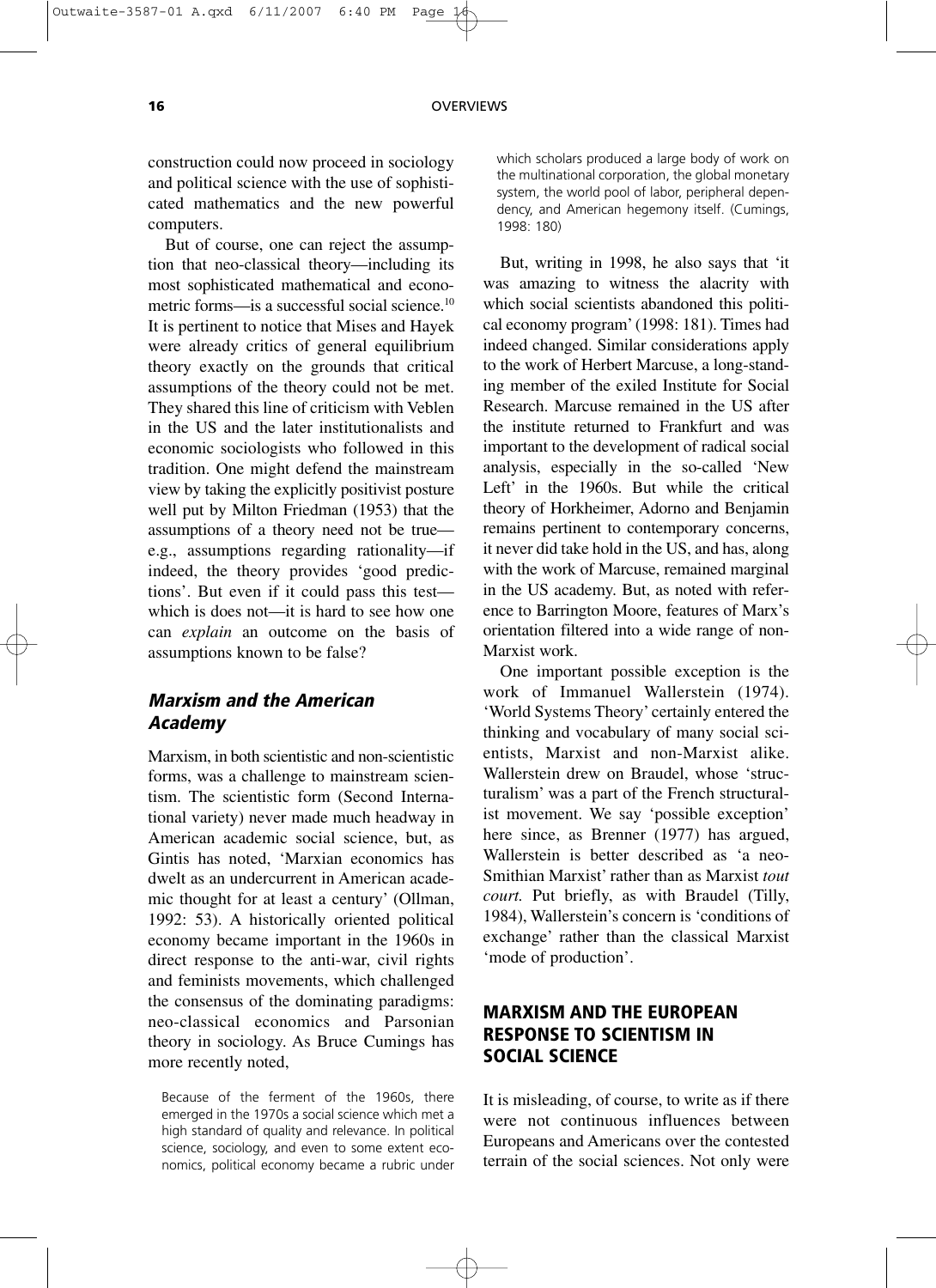many American and European social scientists reading texts being produced by colleagues across the Atlantic but, as already noted, Schütz and the *Mises-Kreis* were but part of a large exodus of intellectuals from Germany and Austria following the accession to power of Hitler. Others included members of the critically influential Vienna Circle, and at about the same time both the entire *Institut für Sozialforschung*—the socalled Frankfurt School—and the intellectually heterogeneous group which found a home at Alvin Johnson's New School for Social Research*.* These included Hannah Arendt, Leo Strauss, Aron Gurwitsch, Claude Lévi-Strauss, Roman Jakobson and Adolph Lowe. Many others scattered in the American academy should be mentioned, including Eric Voegelin, Norbert Elias and Franz von Neumann. Vienna positivism was not in the least alien to the American scene and quickly took hold. Schütz's influence has also been noted. But while the members of the Frankfurt School, along with almost all the others, were in the 1940s and 50s already arguing for styles of social science which were explicitly historical and anti-positivist, these European writers, both Marxist and non-Marxist, have had but marginal influence as regards the US academy.

Outwaite-3587-01 A.qxd 6/11/2007

The European scene was different. Mainstream American social science came late to European social science. In part, this was a consequence of the continuing tradition established by Weber of a historical sociology (or of sociology as a propaedeutic to historical inquiry) and, more critically, the continuing pertinence of Marx. This last stems, in part at least, from the presence in Europe of viable working-class and Marxist political parties—a feature entirely absent from the American experience. In what follows I concentrate on developments within Marxism and its role in redefining the nature and character of social science. It is not an overstatement to say that nearly all the interesting recent alternatives to US mainstream social science were European and also drew on Marx.11 This includes the development of Critical Theory, the innovations owed to the Italian Antonio Gramsci, the existential Marxism of Jean-Paul Sartre and Maurice Merleau-Ponty, the hermeneutics of Gadamer and Ricoeur, and both structuralism and post-structuralism.

### **Germany**

The Institute for Social Research had been created in 1923 to promote Marxist studies. The first generation, Horkheimer, Adorno and Marcuse, prominently and with differences, reconsidered the debt of Hegel, incorporated Freud and the lately published writings of the young Marx, rejected the eschatology of the Second International reading of historical materialism and turned their attention to cultural concerns that were missing in the older Marxist tradition. After the Institute returned to Frankfurt in 1950, as Jay (1973: 292) notes, 'instead of developing in relative isolation' it would become 'one of the major currents of German sociological and philosophical thought'. Some critics, of course, have argued that the turn taken early on and reinforced by its exile in the US made it less and less convincingly Marxist (Anderson, 1976). But of course that depends to a considerable extent on what is to count as 'Marxist'.

While these issues cannot be pursued here, we can also note that the current dominant second-generation figure, Jürgen Habermas, has not adopted the pessimism which was the result of the first generation's analysis of the highly repressive forces of 'rationalization', a key legacy of the work of Weber. To avoid pessimism and to combat more recent attacks on 'reason' from 'post-modernist' quarters, Habermas has returned to a version of Kant which offers a novel way to defend an 'Enlightenment' concept of reason in the face of repressive 'rationalization' (Outhwaite, 1994). Habermas, whose Weber tends in the direction of Parsons, has made serious efforts to incorporate American traditions into his version of critical theory, and, perhaps as part consequence, his work appears in US mainstream contexts. Related currents in Germany include a revitalized Parsons in the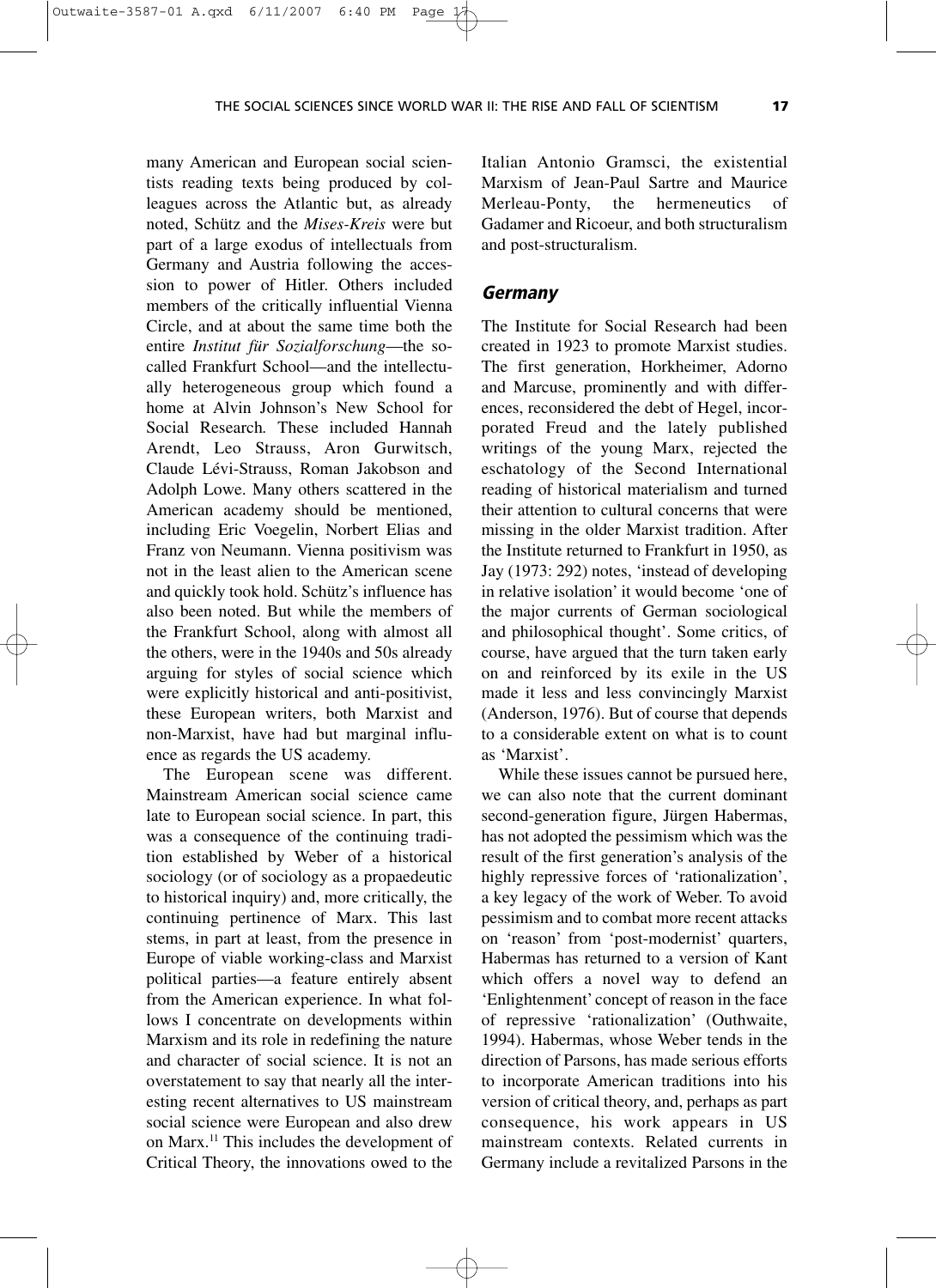**18**

work of Richard Münch (1987) and the systems theory approach of Niklas Luhmann (1997).

As noted, the tradition of Weber was also a key part of the German scene, including but not restricted to the radicalization of the idea of *Verstehen* with the work of Hans-Georg Gadamer. If it be granted that there is a necessary hermeneutic moment in any social science and that interpretation requires 'a fusing of horizons', was Habermas correct in claiming (versus Gadamer) that 'hermeneutic consciousness remains incomplete as long as it does not include a reflection upon the limits of hermeneutic understanding?' (quoted by Outhwaite, 1985: 190). This is also a theme confronted by Bourdieu, Giddens and Bhaskar.

#### **France**

There are similarities in the French tradition, where Marxism was also a vital intellectual force. The pre-World War II work of Henri Lefebvre (who offered, in 1937, the first French translations of the writings of the young Marx), and the work of Lucien Goldmann, a student of Lukács, established the presence of Marxism in France. The War assured its prominence. Mark Poster (Poster, 1975: 4) writes:

The only moral force left in France, on the eve of Liberation, came from the resistance movement, which had been dominated by politically progressive groups … With a combined socialist and Communist vote reaching a majority, intellectuals harbored the dream of an imminent and radical social transformation.'

Alexandre Kojève and Jean Hyppolite had brought Hegel to the attention of French intellectuals.12 Simone de Beauvoir summarized his pertinence to them: 'We had discovered the reality and weight of history; now we were wondering about its meaning' (quoted by Poster, 1975: 20). Coupled with the powerful new ideas on alienation, and the attending incorporation of phenomenology, the study of Hegel's *Phenomenology* became 'an intellectual source for the renewal of Marxism, for Sartre's existentialism, and perhaps even for the structuralism of the 1960s' (Poster, 1975: 5). Indeed, as now seems clear, 'structuralism' was a specific response to this 'renewed Marx', especially as promoted by the 'existential Marxists' Sartre and Merleau-Ponty.

Existential Marxism drew on Hegel and phenomenology—making it dubiously 'scientific', at least as that was conceived by many. And the Second Internationalist idea of a 'scientific' Marxism was hardly dead. Indeed, perhaps, as Althusser (1969) was to insist, there were two Marxes, one 'romantic' and 'metaphysical', and the other 'scientific'. Worth noting, the official position of the French Communist Party favored a more 'scientistic' Old Marx, 'shorn of the idea of alienation', and, indeed, of any 'humanist', non-scientific, 'philosophical' strands.13

Althusser's structuralism (developed between 1960 and 1965) was a response to this question. But there were a range of other theories—all French—which have been termed 'structuralist'. All these, despite differences, start with Marx and share in rejecting both phenomenology and the turn to a 'humanist' Marx. And all of them represent an anti-empiricist, alternative conception of social science. These include the linguistic structuralism of Roland Barthes, the work of Lacan, 'a psychoanalyst combining Freudian orthodoxy with Heideggarian overtones', Lévi-Strauss's Durkheimiam structuralist anthropology, and the *Annales* historians whose work offered that 'the individual agent and the individual occurrence cease to be central elements in social explanation' (Clark, 1985: 180).<sup>14</sup> But Kurzweil rightly notes that 'traces, or influences of existentialism and/or Marxism continue to be found in the work of such diverse figures as Barthes, Foucault, Lacan, Lévi-Strauss, and others,' and, to add to the confusion, these figures very often share attitudes toward economic injustice with Marxists (Kurzweil, 1980: 3).

As regards Althusser's structuralism, Perry Anderson writes: 'For the first time, a major theoretical *system* was articulated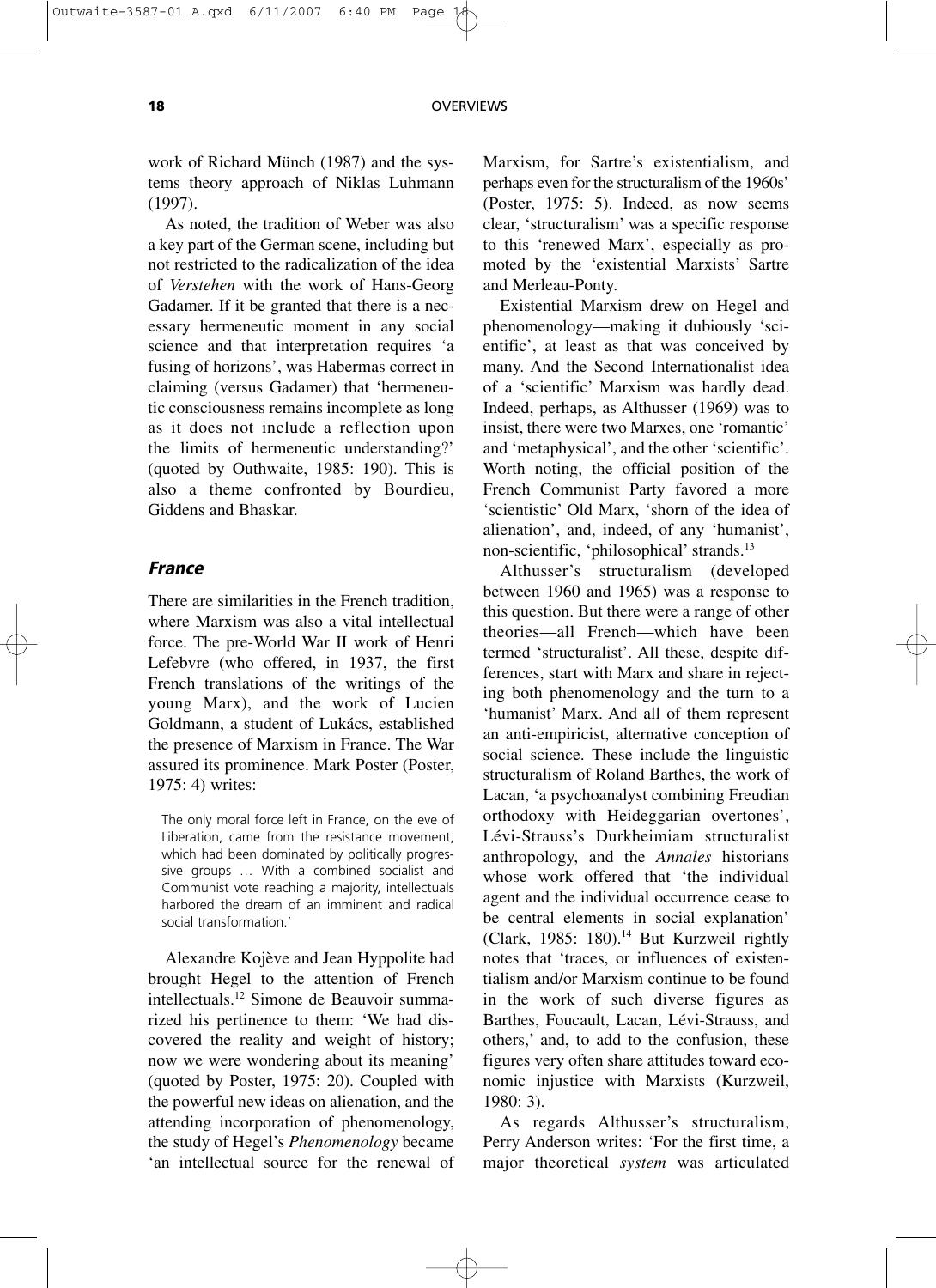within the organizational framework of French Communism, whose power and originality were conceded even by its most determined opponents'  $(1976: 38).$ <sup>15</sup> As is well-known, Althusser argued that there was 'an epistemological break' in the Marxian corpus.16 His very influential structuralist alternative drew on all the structuralists, but especially on Saussure and Lacan. A key theme pertinent for present purposes is summarized by Poster (1984: 34): 'In Lacan's complex and often opaque formulations, the subject is constituted in the unconscious through a process mediated by language, which fixes the subject in decentered misrecognition of itself.' This idea could be enriched by the structuralist linguistics of Saussure. Reading Marx 'symptomatically', the 'objective text' could then be 'decoded'.

Althusser offered a host of new ideas that became familiar—if often unclear—coin. Thus, a society was an ensemble of *practices*: economic, political, ideological and theoretical, comprising a 'social formation' (Althusser 1969: 166f.). A practice, for Althusser, was 'any process of *transformation* of a determinant given raw material into a determinant product' (ibid.). Practices then include different kinds of 'parts'. For example, economic practice includes raw materials, tools and workers, all united in the production process. Theoretical practice includes (as raw materials) 'ideology', the pre-given concepts which are the ideas of the 'lived' common-sense world, and theory. With theory, then, these are transformed into scientific knowledge (ibid.: 182f.).

An enduring problem of historical materialism was the relation of the 'base' to the 'superstructure'. This was 'solved' with the idea of 'structure in dominance'. The elements of the 'totality' are asymmetrically related. But the base 'determines' which of the asymmetrical elements are dominant at any given time (1969: 213). This allowed Althusser to refocus the problem of revolution and more generally of historical change. Finally, with practices as the unit of analysis, Althusser was able explicitly to expunge agents from his explanatory framework, and thus any reference to humanism or phenomenology. Thus,

The structure of the relations of production determines the places and functions occupied and adopted by agents of production, who are never anything more than the occupants of these places, insofar as they are supports (*Träger)* of these functions. The true 'subjects' (in the sense of constitutive subjects of the process) are therefore not these occupants or functionaries, [who] are not, despite all appearances, the 'obviousness' of the 'given' of naïve anthropology, 'concrete' individuals', 'real men'—*but the definition and distribution of these places and functions* (quoted from James, 1984: 151).

History, accordingly, is 'a process without a subject'.

These ideas are powerfully in the background of arguments in British Marxism, and thence to the work of Roy Bhaskar and Anthony Giddens. But before leaving the French academy, we need to notice the responses of Foucault and then of Bourdieu. In the 1960s Foucault was in agreement with structuralist writers in rejecting Marxist humanism and phenomenology. He agreed also on the decisive role of language in constituting social reality. But he never quite succumbed to an agentless fatalism. The days of May 1968 are critical. As Poster argues, 'The events of May 1968 signified that an oppositional stance toward existing society was possible beyond the confines of contemporary Marxist orientations' (1984: 7). What came to be called 'the New Social Movements': the women's movement, gay rights, ecology, anti-nuclear, prison reform, patient's rights, etc., could not be fit into the revolutionary class analysis of standard Marxism. Foucault and others, including Derrida, Deleuze, Guattari, Castoriadis, Lefort, Lyotard and Braudrillard struggled for answers for what they took to be an entirely new social and political condition.

Some of these writers—Derrida, for example—seemed to have despaired not merely of offering an emancipatory social science but of the possibility of knowledge and truth at all. Having already rejected humanism, Derrida abandoned completely the idea that reality could be 'represented'.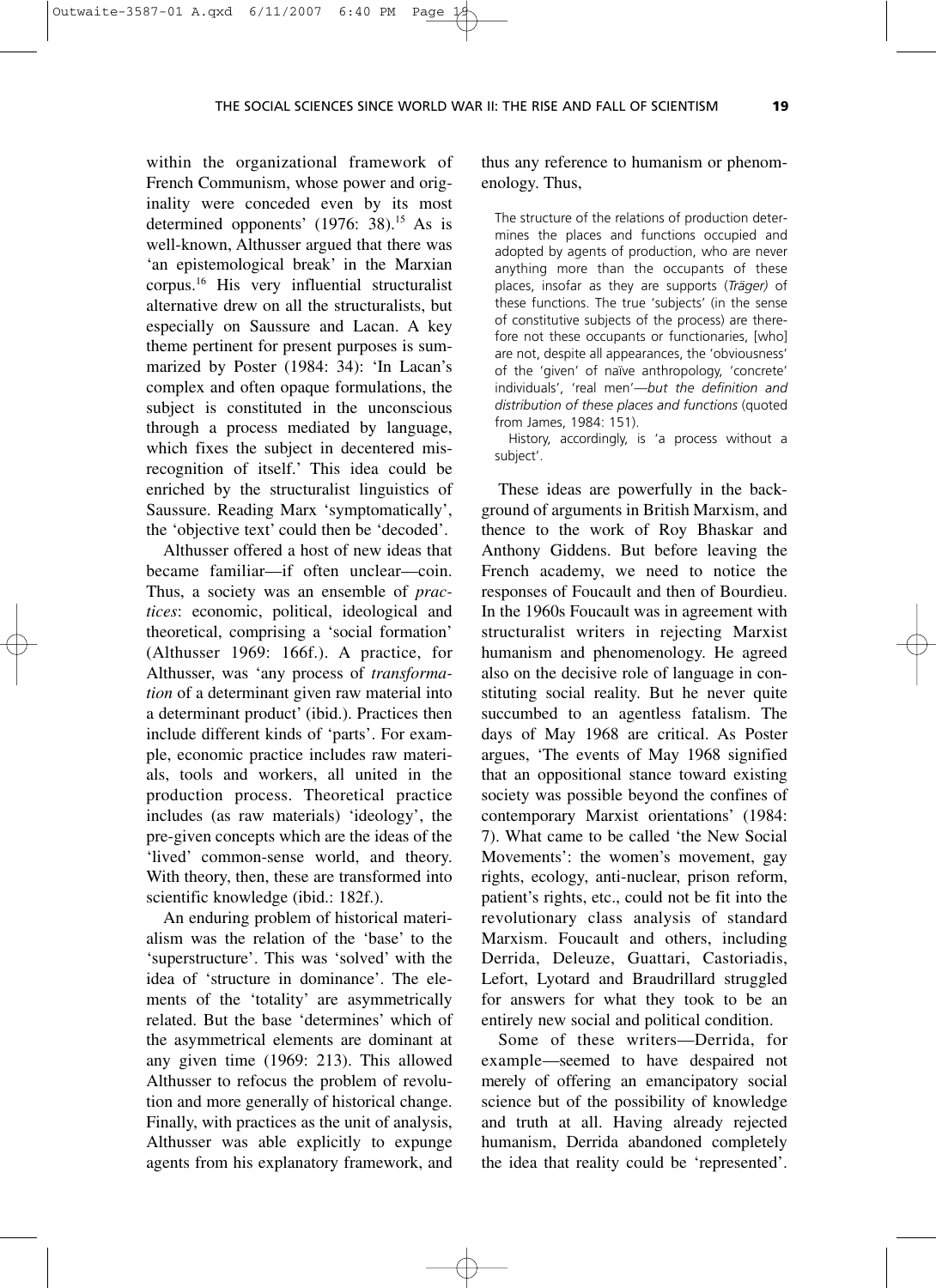**20**

He opted for 'deconstruction'. As summarized by Hoy (1985: 4): 'Deconstruction shows the failure of a work's attempt at representation and by implication, the possibility of failure of any such work, or by any text whatsoever.'As Hoy sees it, 'grammatology' was a very radical hermeneutics: Instead of arguing that there was a problem to be solved in interpreting a text, 'Derrida would make us unable to read it.'

Dissidents in anthropology, especially sensitive to issues of neo-colonialism, sexism and racism, found the Derridian challenge liberating.17 It was not difficult to show that the standard ethnographies offered representations which were in the interests of the colonizers and of elite males. But political critique would seem to require that there had to be *some* veridical representation.

Sometimes unnoticed, Foucault, despite sharing some key assumptions with Derrida, was one of his sharpest critics—exactly because the only politics which it seemed to allow was dubious. Instead of offering deconstruction, Foucault, drawing on Bachelard via Canguihem and Althusser, offered first 'archaeology', a way to inquire into the groundwork of bodies of knowledge; and in the post 1968 writings, 'genealogy'—'a form of history which can account for the constitution of knowledges, discourses, domains of objects, etc., without having to make reference to a subject which is either transcendental in relation to the field of events or runs in its empty sameness throughout the course of history' (Foucault, in Calhoun et al, 2002:  $204$ ).<sup>18</sup>

Foucault, then, like the structuralists, is properly seen as providing a critique of the conventional wisdom as regards the sciences, but especially those sciences whose focus is 'life, labor and language'. While 'archaeology' and 'genealogy' parallel efforts in the sociology of knowledge,<sup>19</sup> his aim would also seem to be critical—without assuming that there is some system of thought which could be known to actually 'represent' 'reality' and, as part of this, without assuming any sort of 'autonomous' self.<sup>20</sup> We might say that this is social construction with a

vengeance; and indeed, it raises a host of questions and possible responses.

The power/knowledge couplet is a central and influential feature of Foucault's effort to rethink history and the constitution of subjects. For Foucault, power is an inherent feature of all social relations and functions where there are alternative possibilities of action to constrain or direct action. Moreover, power is an inherent component of the production of truth (knowledge). But, in contrast to liberal and Marxist thought, Foucault's anti-realism makes this insight epistemologically relevant. That is, a liberal or Marxist might assent that claims made by various 'disciplines' are secured as authoritative through the use of structured power, but still argue that some or all of these claims are false. Foucault would insist that this is not a helpful response. At the same time, he has provided important historical trajectories of the constitution of modern medicine, psychiatry, punishment, sexuality, and the attending construction of active subjects—active because they are participants in this construction. He has argued that these are forms of 'disciplinary technology' and are, as such, forms of domination. Indeed, for Foucault, aligned with Weber and Critical Theory, while disciplinary technologies were a precondition for capitalism, we are, for him, fast approaching a 'disciplinary society.'

That Foucault stands in opposition to this is plain. But his critics have often noted that he would seem to lack epistemological ground for this posture (Philip, 1985: 79). While his pronouncements are often unclear, ambiguous and perhaps equivocal, he seems to offer a version of anarchism—a generalized resistance to power in all its forms (Schürmann, 1985: 546; Rabinow, 1984: 22).

In the US, Foucault's influence is considerable in Women's Studies. It commands some attention in political science and anthropology, but only recently does it seem to have made some inroads into sociology departments. Even so, his work is usually thought of as a strand of what is unhelpfully called 'postmodern' theory. Here, the emphasis seems more structuralist than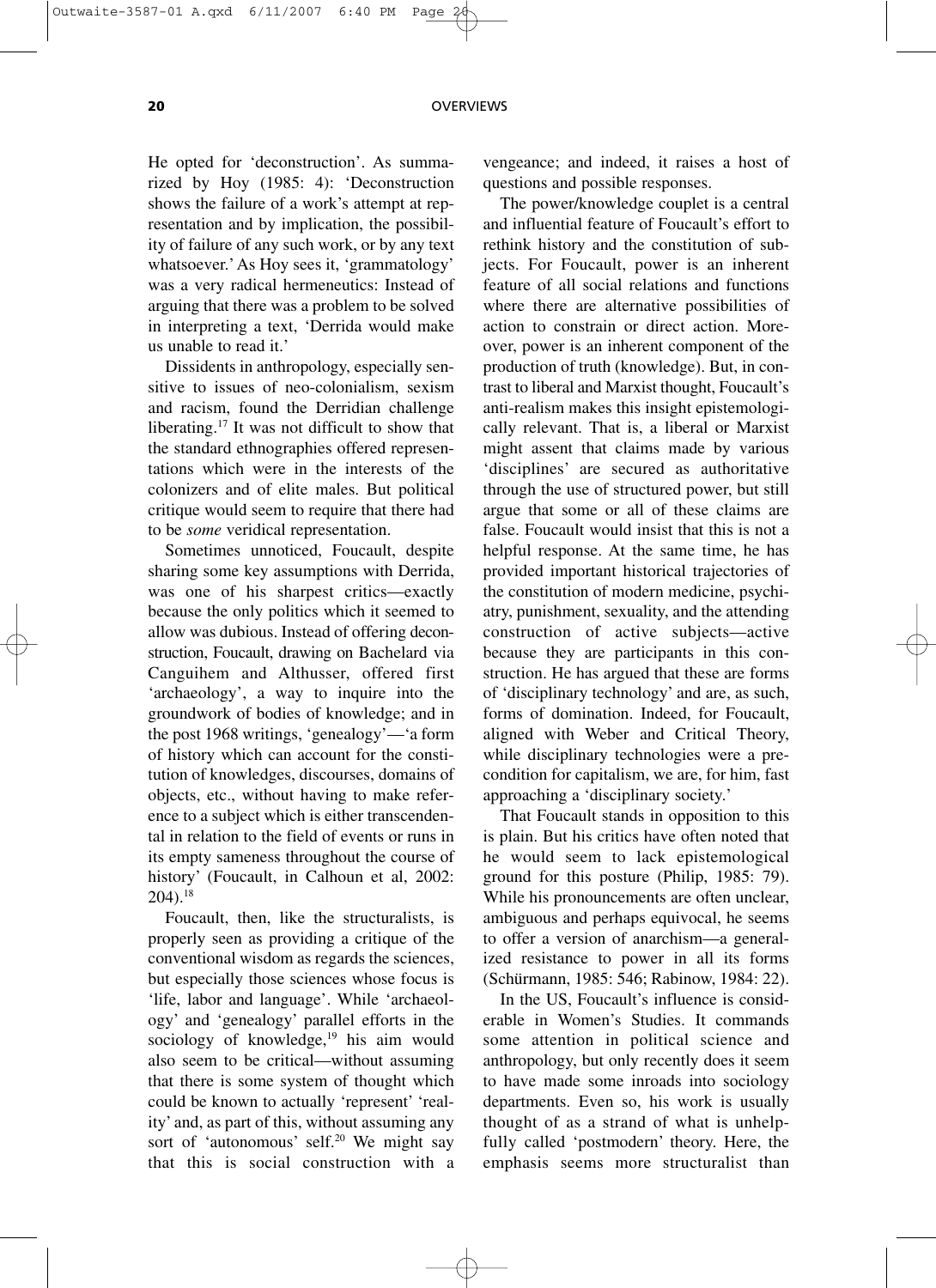Foucauldian. As the editors of a recent American collection have noted, it is not clear 'whether Foucault should be considered a philosopher or a historian' (Calhoun et al., 2002: 188). But in the case of France, we need to compare his work to the work of Pierre Bourdieu, the successor to Foucault's chair in the *Collège de France*.

Outwaite-3587-01 A.qxd 6/11/2007 6:40 PM Page 21

Like Foucault, Bourdieu absorbed the vigorous French debate between existential Marxism, phenomenonology, structuralism and post-structuralism, and, like Foucault, he made the effort to transcend the whole string of polarities and dichotomies which had characterized that debate. These included the antinomy between 'subjective' and 'objective' modes of knowledge, the separation of the cultural and symbolic from the material, the divorce of theory and practice, and, more familiar to American sociology, the 'micro–macro' gap and the dualism of agency and structure.

Typically European, his effort to re-vision social science begins, logically, with epistemology and ontology. Indeed, as with Foucault, Bhaskar and Giddens, it is probably best to call the work of these writers 'metatheory' insofar as they are philosophical theories about the nature and domain of a human science, and how this is to be studied. And the most direct way into his effort is to suggest a comparison to the work of Foucault.

Bourdieu agrees with Foucault (and Derrida) that the idea of scientific 'objectivity' must be deconstructed, that power always plays a role in sustaining scientific belief. He agrees also that 'reason' needs to be historicized and that there can be no appeal to a transcendental subject. But employing a version of Foucault's appropriation of Althusser, he 'partakes wholeheartedly of the Enlightenment project of reason' (Bourdieu and Wacquant, 1992: 47n.). Wacquant (Bourdieu and Wacquant, 1992: 47) quotes him:

Against this antiscientism which is the fashion of the day and which brings grist to the mill of new ideologists, I defend science and even theory when it has the effect of providing a better understanding of the social world. One does not have to choose between obscurantism and scientism. 'Of two ills,' Karl Kraus said, 'I refuse to choose the lesser.'

He hopes to manage this with two moves, with his concept of 'epistemic reflexivity' and with the Althusserian idea of 'scientific practice'.

Wacquant summarizes 'epistemic reflexivity' as 'the inclusion of a theory of intellectual practice as an integral component and necessary condition of a critical theory of society' (Bourdieu and Wacquant, 1992: 6). It differs from the usual notions of reflexivity in three ways: 'first, its primary target is not the individual analyst but the social and *intellectual unconsciousness* embedded in analytic tools and operations; second, it must be *a collective enterprise* rather than the burden of a lone academic; and third, it seeks not to assault but *to buttress the epistemological* security of sociology (1992: 6).<sup>21</sup>

As with Althusser, 'practices' are the key unit of analysis (Turner, 1994), and, as for him again, a form of realism is sustained by the theoretical practice of a proper social science The task of sociology, he writes, is to 'uncover the most profoundly buried structures of the various social worlds [fields] which constitute the social universe, as well as the "mechanisms" which tend to ensure their reproduction or their transformation' (Bourdieu and Wacquant, 1992: 7). As the product of properly reflexive theoretical work, these are 'objectivities', but there is a 'constructivist' 'moment', identified but misconceived by 'subjectivist' approaches.<sup>22</sup> Thus, 'if it is good to recall, against certain mechanistic visions of action, that social agents construct social reality, individually and also collectively, we must be careful not to forget, as the interactionists and ethnomethodologist often so do, that they have not constructed the categories they put to work in this construction' (Bourdieu and Wacquant, 1992: 10).

Two central concepts in this proffered solution are 'habitus' and 'field'. 'Habitus' are 'systems of durable, transposable dispositions, structured structures predisposed to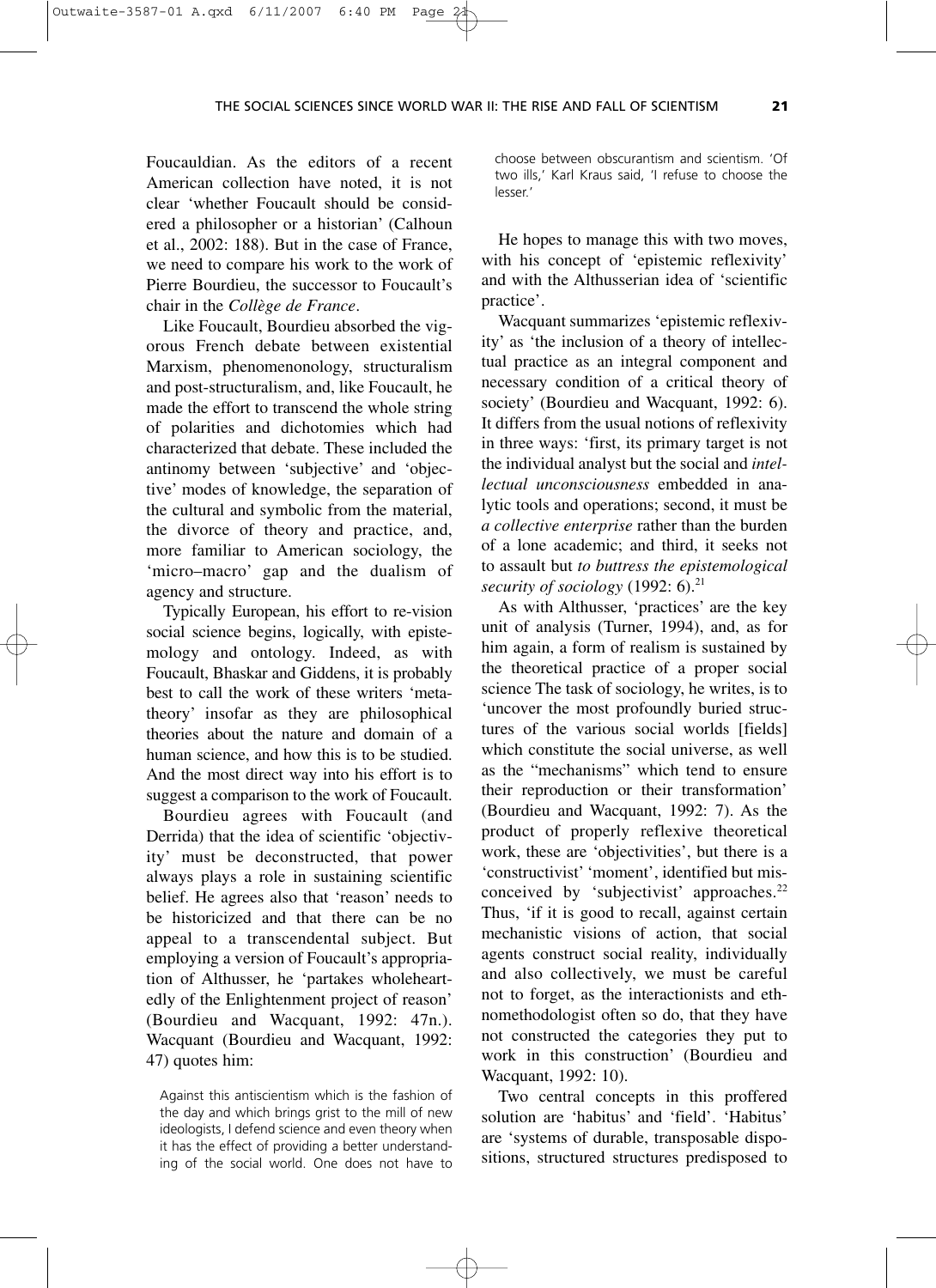#### OVERVIEWS

function as structuring structures, that is, as principles which generate and organize practices and representations that can be objectively adapted to their outcomes without presupposing a conscious aiming at ends or an express mastery of the operations necessary in order to obtain them' (in Calhoun et al, 2002: 277). They are 'embodied history', traits of character, attitudes and capacities acquired by individuals who have 'internalized' structure. They get played out in a 'field', which 'may be defined as a network, or a configuration, of objective relations between positions.'Paralleling Foucault's 'discourse/practices', one can speak of the field of the academy, or the economic, artistic, religious, or political field. And in an Althusserian mode, these are 'relatively autonomous', 'spaces of objective relations that are the site of a logic and a necessity that are *specific* and *irreducible* to those that regulate other fields' (Bourdieu and Wacquant, 1992: 97). Thus, what is called 'society' is not an integrated 'system' and thus it cannot be reduced to an overall logic, e.g., capitalism. Actions are neither autonomous nor mechanical products, but are the outcome of specific tendencies (constitutive of habitus) of agents located in a field which defines the possibilities of action. Finally, one can speak of 'fields of power.' Given this meta-theory, specific theories pertinent to a specific time and place are then called for—e.g., as regarding a specific field of power.

The field of power is a *field of forces* defined by the structure of the existing balance of forces between forms of power, or between different species of capital. It is also simultaneously a *field of struggles for power among the holders of different forms of power* … The struggle for the imposition of the dominant principle of domination leads, at every moment … to a *division of the work of domination*. It is also a struggle over the legitimate principle of legitimation … (Bourdieu, 1996: 376 emphasis in the original).

Wacquant is probably correct in judging that Bourdieu's overall re-visioning of the social sciences has not much penetrated US academic social science. This includes not only Bourdieu's effort to reformulate an epistemology and ontology for the social sciences but also his attack on the very idea of disciplines in the human sciences. $23$ Instead, pieces of his project have been appropriated—e.g., the idea of symbolic capital, his analysis of the field of cultural production, and his critical ethnographies.

#### **Great Britain**

One might hold that the divorce of social science from history was the most critical step in the empiricist effort to assure the 'scientific' character of social science. In part, at least because the tradition of Weber and Marx remained viable in Europe, there was never there a complete divorce of history and social science. But this was perhaps most pronounced in British social science, which, as in France and Germany, came late to a 'disciplinary' division of labor (Soffer, 1978; Tribe, 1999; Vout, 1991). But the particular character of British social science is especially shaped by the early genesis of capitalist society in England from the  $17<sup>th</sup>$  century and by British imperialism. As regards the latter, in a story too complicated to even sketch here, we can think of the critical role of British anthropology (Gellner, in Evans-Pritchard, 1981). As regards the former, there is both the tradition of British political economy from Adam Smith to Alfred Marshall to John Maynard Keynes, and the important tradition of British Marxism, especially beginning with Christopher Hill's *The English Revolution* (1940). As in France, Marxism was comfortably part of the intellectual atmosphere of Britain, but among Marxists, especially in the generation of the post-World War II period to the 70s, historians dominated. As Tribe writes: 'The history of theoretical Marxism in Britain assumes the form of writings on history' (1981: 1). The most important writers here include Maurice Dobb, Rodney Hilton, E.J. Hobsbawm, G.E.M. de Ste. Croix, (the expatriated) M.I. Finley, E.P. Thompson, Raymond Williams and Perry Anderson. This history is not absent of either controversy or of consequences regarding thinking in Britain in the social sciences.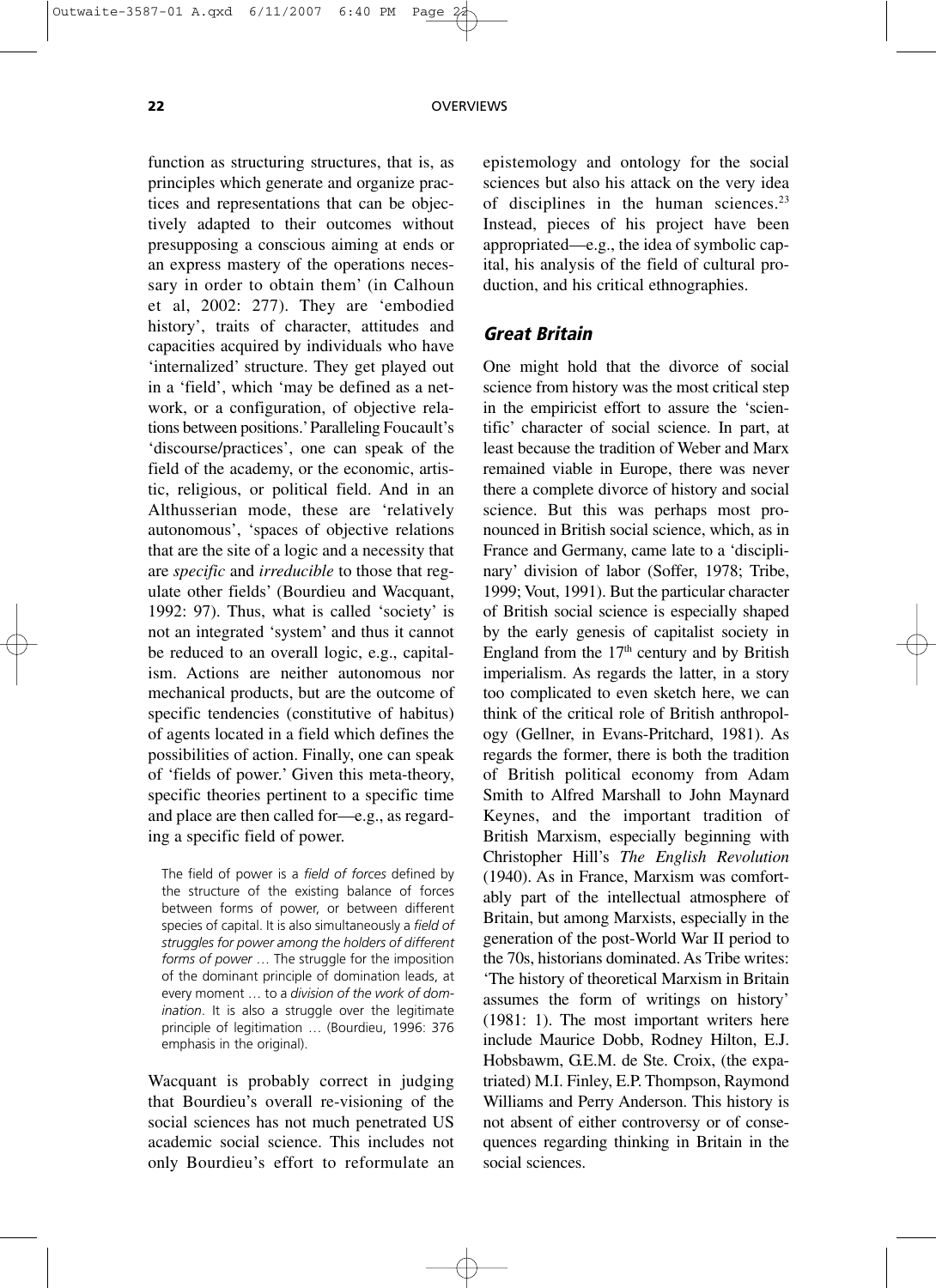For our purposes the critical problem is the proper understanding of 'historical materialism' (a term never used by Marx).<sup>24</sup> Although it is clear enough that the key authors, beginning with Hill and certainly including E.P. Thompson, had long since departed from Second International orthodoxy, they proceeded in their historical work without much explicit theory. Structuralism and the French debates had filtered across the Channel in the 60s. At the same time, developments in the philosophy of science in both the US and France entered the argument. Out of this welter came the efforts of Roy Bhaskar (1978) and Anthony Giddens (1978) to resolve the 'agency/structure' bifurcation; Cultural Studies, initiated by Stuart Hall (1980), and the attending question of a 'structure/culture' bifurcation; the development in Edinburgh by David Bloor (1976) and Barry Barnes (1977) of the so-called 'Strong Programme in the Sociology of Science'; and, finally, the emergence of a 'realist' theory of science appropriate to the human sciences (Bhaskar, 1976/78).25 Critical here was Bhaskar's effort to show that the long standing conflict between 'naturalist' and 'hermeneutic' views of social science depended on a spurious empiricist theory of science; and that once one adopted a realist theory of science, the insights of both naturalistic and hermeneutic approaches would find their place.

Outwaite-3587-01 A.qxd 6/11/2007

Bhaskar and Giddens seemed to have arrived at their social scientific meta-theories at about the same time, and while they share much, there are differences. Bhaskar identified himself as a Marxist. At Oxford, he was powerfully influenced by the groundbreaking work in the philosophy of science of Rom Harré (1970). Bhaskar (1976) pressed these themes and added a novel philosophical argument in defense of his version of realism—'transcendental realism.' This includes a critique of the usually unnoticed ontology presumed by an empiricist theory of science, and a penetrating analysis of the nature and role of experiment in the natural sciences, an analysis with serious implications for the social sciences. He turned his attention to the social sciences in his 1978 essay and then in a book, *The Possibility of Naturalism* (1979). Giddens has explicitly denied an identity as a Marxist, even though he has defended Marx's *Capital,* and has remarked that his project 'might accurately be described as an extended reflection upon a celebrated and oft-quoted phrase to be found in Marx …that "Men [let us immediately say human beings] make history, but not in circumstances of their own choosing"' (Giddens, 1984: xxi).

In what follows, I concentrate on what is broadly shared by Bhaskar, Giddens, Bloor and Barnes.26 In contrast to the 'interpretativist skepticism' which characterizes 'post modern' epistemology, the point of departure for Bhaskar, Giddens and the Edinburgh group is a realism which posits *a knowable and causally efficacious independently existing nature*. But for all four, versus positivist epistemology, given the impossibility of standing outside of a historically constituted conceptual scheme, 'objectivity'is not absolute and requires a hermeneutic moment.<sup>27</sup>

Second, for all four, society is a social construction, the outcome of 'a skilled performance, sustained and 'made to happen' by human beings' (Giddens, 1976: 15). But, following Marx, actors work with 'materials at hand'—historically sedimented structured practices. For Giddens, 'structures' are constituted by indexically interpreted 'rules' which legitimate, define and sustain social relations. These relations in turn constitute 'resources' for actors. Resources are means of power, and as Mills, Foucault and Bourdieu insist, power is the central concept of social theory. But for Giddens, structure, as incarnate in activity, has but 'virtual existence'. Accordingly, for Giddens, agency/ structure dualism is replaced by a 'duality' in which there are no agents without structured practices and no structured practices without agents. The central concept of his metatheory is 'structuration'—'the attempt to determine the conditions which govern the continuity and dissolution of structures or types of structure' (1976: 120). For Giddens, then, as for all four of these writers, since these conditions are historically various and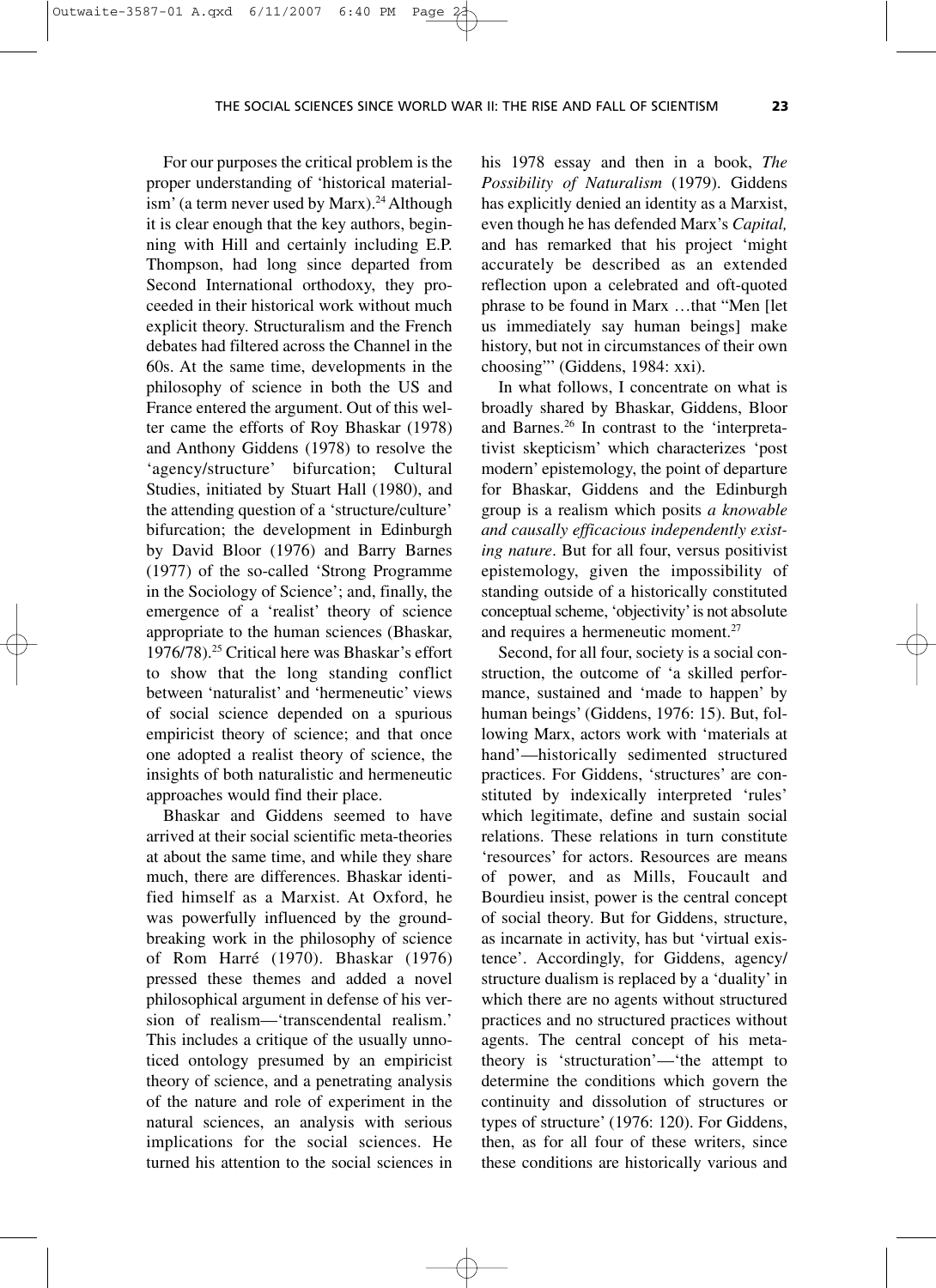contingent, social science is inevitably historical and concrete, and there can be no general theory of social change. Finally, Giddens is committed to the idea that apart from natural causes, *only* agents are causes.

Bhaskar refers to his theory as 'the transformational model of social activity' (TMSA). Since 'structures' pre-exist for any individual (but not for all), human activity does not create structure: agents reproduce and transform it (1979: 42). Parallel to Giddens, he writes of a duality of practice. Bhaskar provides a convincing dispositional analysis of reasons as causes, an elaborated theory of ideology, a critique of the hermeneutical circle, and an account of the critical consequences for confirmation of the absence of experiment in the social sciences. But he is less clear regarding the ontology of 'structure'. The question is not the non-observability of social structures (since on realist grounds, theoretized structures of the natural world need not be observable), but rather whether, as in natural science, they have a causal role and if so, in what sense? Thus, he offers that we can assume that 'there are structures producing social phenomena analogous to the causal mechanisms of nature' (1986: 8). As with Bourdieu's notion of 'fields', if social structures are 'like' magnetic fields, then, of course, they play a causal role, but they would then seem also to exist independently of action.28

Third, for all four, acknowledging the power of the tradition of interpretative sociology, there is a critical hermeneutic moment for all social science. But in contrast to Schütz, for example, actors' understandings of themselves and their social world are corrigible. Thus, getting a grasp of the actors' understanding is but a first step (albeit an essential one) for social science. For Bhaskar, staying within the tradition of Marx, there is always the possibility of ideology; for Giddens, 'the knowledgeability of human actors is always bounded on the one hand by the unconscious and on the other by unacknowledged conditions/unintended consequences of action'(1984: 282). Hence, as with C. Wright Mills and Bourdieu, but in contrast to the usual readings of Goffman and Garfinkel, social science is potentially emancipating.

### **CONCLUSION**

Beginning in the 1950s, we have seen both a vigorous critique of the empiricist philosophy of science and a clear and defensible alternative in some form of realism. Attending this was an explosion of efforts to redefine social science in non-positivist terms: from pragmatism to hermeneutics to structuralism to post-structuralism to the synthetic efforts of Bourdieu, Bhaskar and Giddens. But it is not clear that positivism and its correlative scientism have been expunged, except perhaps among philosophers. On the other hand, dissidents in the academy seem more attracted to the view that the very idea of a human science is a mistake. But while Foucault, Bourdieu, Bhaskar and Giddens would agree that a *scientistic* social science is part of the problem, unlike many fashionable dissidents they would insist also that a proper human science is also a critical part of the solution.

#### **REFERENCES**

- Achinstein, Peter ([1981] 1993) 'Can there be a model of explanation?' in David-Hillel Ruben (ed.), Explanation. Oxford: Oxford University Press.
- Agger, Ben (1991) 'Critical Theory, Poststructuralism, Postmodernism: Their sociological relevance', Annual Review of Sociology, 17, 105–131.
- Almond, Gabriel, and Verba, Sidney (1965) The Civic Culture: Political Attitudes and Democracy in Five Nations and Analytic Study. Boston: Little Brown.
- Althusser, Louis (1969) For Marx. Allen Lane: Penguin.
- Anderson, Perry (1974) Lineages of the Absolutist State. London: NLB.
- (1976) Considerations on Western Marxism. London: NLB.
- —— (1980) Arguments Within English Marxism. London: Verso.
- Archer, Margaret (1995) Realist Social Theory: The Morphogenetic Approach. Cambridge: Cambridge University Press.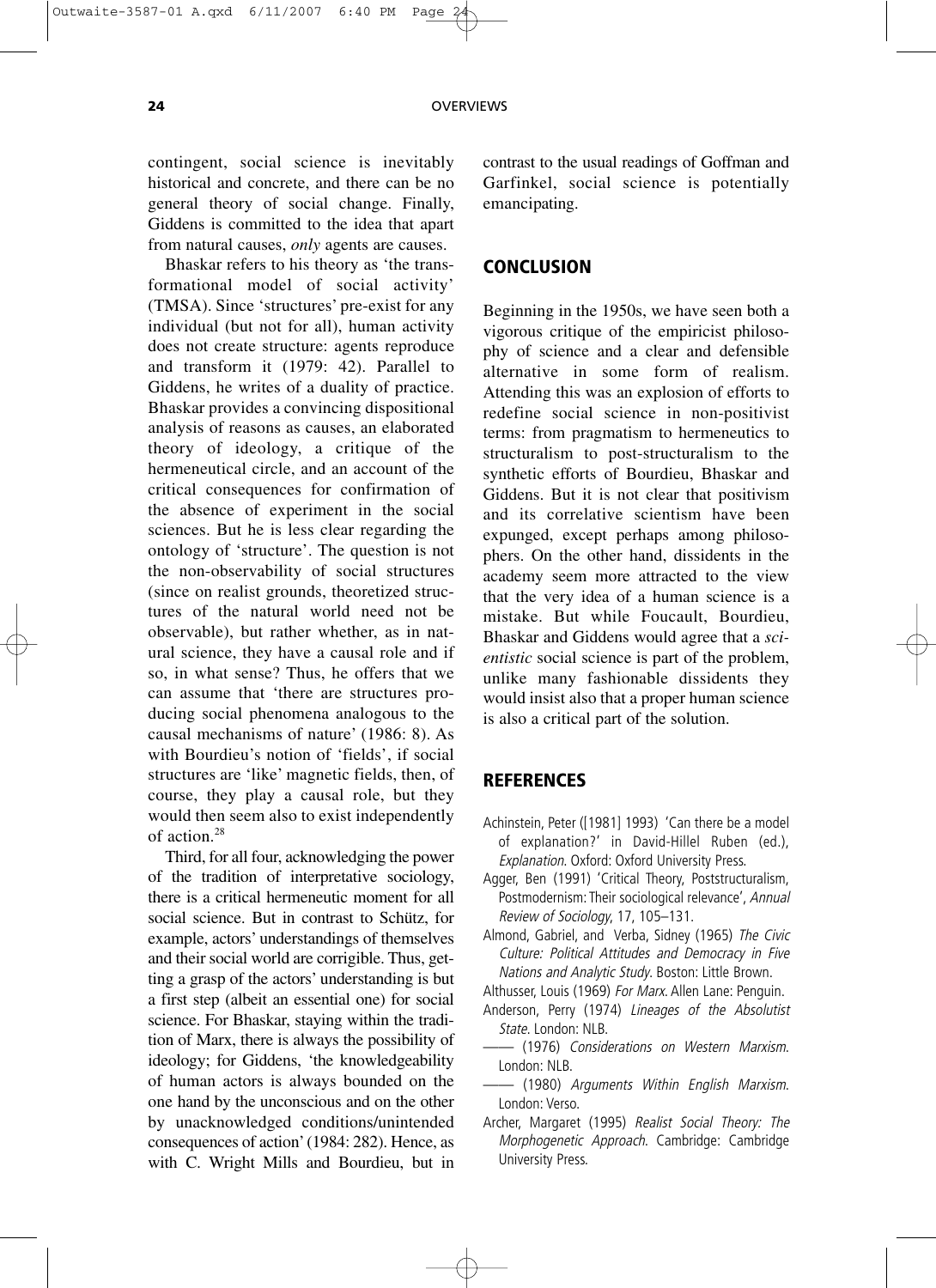THE SOCIAL SCIENCES SINCE WORLD WAR II: THE RISE AND FALL OF SCIENTISM **25**

- Aronson, Gerald (1984) A Realist Philosophy of Science. New York: St. Martins Press.
- Ashley, Richard K. (1989) 'Living on Border Lines: Man, poststructuralism, and war', in James Der Derian and Michael Shapiro (eds.), International /Intertextual Relations. Lexington, MA: Heath.
- Ashmore, Malcolm (1989) The Reflexive Thesis: Wrighting Sociology of Knowledge. Chicago: University of Chicago Press.
- Augier, Mie (1999) 'Some Notes on Alfred Schütz and the Austrian School of Economics: Review of Alfred Schütz's Collected Papers, Vol. IV, ed. H. Wagner, G. Psatha and F. Kersten', Review of Austrian Economics, 11, 145–162..
- Barnes, S.B. (1977) Interests and the Growth of Knowledge. London: Routledge and Kegan Paul.
- Barthes, Roland (1957) Mythologies. Paris: Éditions de Seuil.
- Bendix, Reinhard (1978) Kings or People. Berkeley: University of California Press.
- Berger, Peter L. and Luckmann, Thomas (1967) The Social Construction of Reality. New York: Anchor Books.
- Bhaskar, Roy ([1975] 1978) A Realist Philosophy of Science. 2nd Edn. Atlantic Highlands, NJ: Humanities Press.
- (1978) 'On the Possibility of Social Scientific Knowledge and the Limits of Naturalism', Journal for the Theory of Social Behavior, 8(1). 1–28.
- (1979) The Possibility of Naturalism. Atlantic Highlands, NJ: Humanities Press.
- (1986) Scientific Realism and Human Emancipation. London: Verso.
- Blau, Peter (1964) Exchange and Power in Social Life. New York: John Wiley.
- Bloor, David (1976) Knowledge and Social Imagery. London: Routledge and Kegan Paul.
- Blumer, Herbert (1969) Symbolic Interactionism: Perspective and Method. Englewood Cliffs, NJ: Prentice Hall.
- Bohm, David ([1957] 1984) Causality and Chance in Modern Physics. London: Routledge and Kegan Paul.
- Bourdieu, Pierre ([1989] 1996) The State Nobility. Cambridge: Polity.
- Bourdieu, Pierre and Wacquant, Loïc J.D. (1992) An Invitation to Reflexive Sociology. Chicago: University of Chicago Press.
- Brenner, Robert (1977) 'The Origins of Capitalist Development: A critique of neo-Smithian Marxism', New Left Review, 104, 25–92.
- Bunge, Mario (1979) Causality and Modern Science. New York: Dover.
- Burawoy, Michael (1998) 'The Extended Case Method', Sociological Theory, 16(1), 4-33.
- Calhoun, Craig, Gerteis, Joseph, Moody, James, Pfaff, Steven and Virk, Indermohan (eds.) (2002) Contemporary Social Theory. Oxford: Basil Blackwell.
- Camic, Charles (1987) 'The Making of Method:A historical reinterpretation of the early Parsons', American Sociological Review, 52 (August), 421–439.
- Chisholm, Roderick (1946) 'The Contrary to Fact Conditional', Mind, 55, 289-307.
- Clark, Stuart (1985) 'The Annales Historians', in Quentin Skinner (ed.), The Return of Grand Theory. Cambridge: Cambridge University Press.
- Clifford, J. and Marcus, G.E. (1986) (eds.), Writing Culture: The Poetics and Politics of Ethnography. Berkeley: University of California Press.
- Clough, P.T. (1992) The Ends of Ethnography: From Realism to Social Criticism. Newbury Park, CA: Sage.
- Cohen, G.A. (1978) Karl Marx's Theory of History: A Defense. Princeton: Princeton University Press.
- Coleman, James S. (1990) Foundations of Social Theory. Cambridge, MA: Harvard University Press.
- Cumings, Bruce (1998) 'Boundary Displacement: Area studies and international studies during and after the Cold War', in Christopher Simpson (ed.) Universities and Empire: Money and Politics in the Social Sciences During the Cold War. The Free Press: New York.
- Denzin, Norman K. (1969) 'Symbolic Interactionism and Ethnomethodology: A proposed synthesis', American Sociological Review, 34(6), 922-934.
- Denzin, Norman and Lincoln, Yvonne S. (eds.) (1994) Handbook of Qualitative Research. Thousand Oaks, CA: Sage.
- Dewey, John (1927) The Public and Its Problems. Chicago: Swallow Press.
- Dretske, Fred (1977) 'Laws of nature', Philosophy of Science, 44, 248-268..
- Eisenstadt, S.N. (1961) Essays on Sociological Aspects of Political and Economic Development. The Hague: Mouton.
- Elias, Norbert (1939) The Civilizing Process, Vol 1. New York: Pantheon.
- (1982) The Civilizing Process, Vol 2. Oxford: Basil Blackwell.
- Evans–Pritchard, Sir Edward (1981) A History of Anthropological Thought (ed. André Singer). New York: Basic Books.
- Etzioni, A, and Etzioni, E. (eds.) (1964) Social Change: Sources, Patterns and Consequences. New York: Basic Books.
- Foucault, Michel (2002) 'Truth and Power', in Craig Calhoun, Joseph Gerteis, James Moody, Steven Pfaff, and Indermohan Virk (eds.), Contemporary Sociological Theory. Oxford: Basil Blackwell.
- Frankfort-Nachmias, Chava and Nachmias, David ([1976] 1992) Research Methods in the Social Sciences. New York: St. Martins Press.
- Friedman, Milton (1953) 'The Methodology of Positivist Economics', in Milton Friedman, Essays in Positive Economics. Chicago: University of Chicago Press.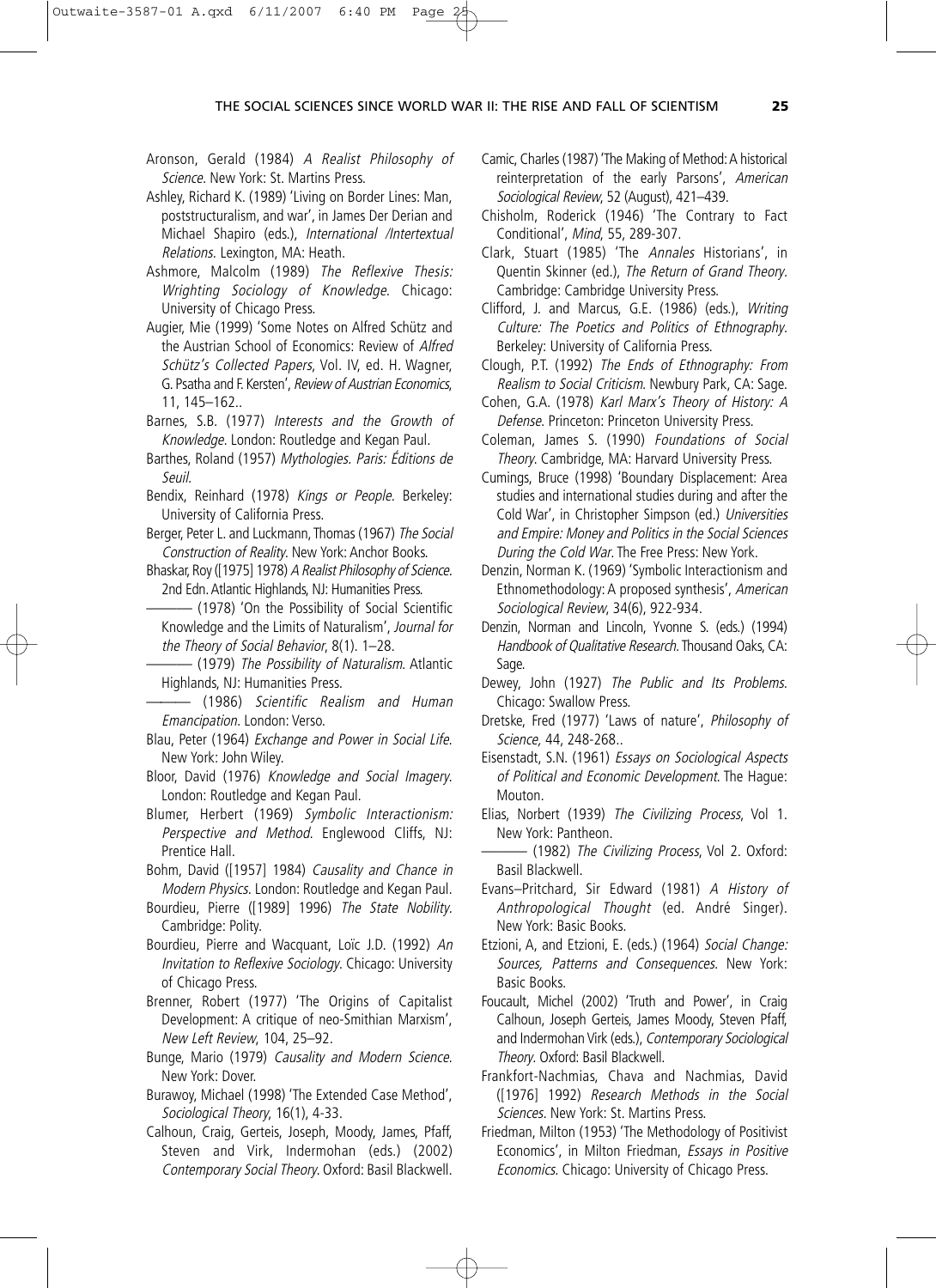#### **OVERVIEWS**

- Gamble, Andrew, Marsh, David and Tant, Tony (eds.) (1999) Marxism and Social Science. Urbana: University of Illinois Press.
- Garfinkel, Harold (1996) 'Ethnomethodology's Program', Social Psychological Quarterly, 59 (1), 5–21.
- Geertz, Clifford (1973) Interpretation of Cultures. New York: Basic Books.
- (1983) Local Knowledge: Further Essays in Interpretative Anthropology. New York: Basic Books.
- Giddens, Anthony (1976) New Rules of Sociological Method. London: Hutchinson.
- (1981) Contemporary Critique of Historical Materialism. Berkeley: University of California Press.
- $-$  (1980) The Constitution of Society. Berkeley: University of California Press.
- Goffman, Erving (1961) Asylums. Garden City: Anchor Books.
- (1974) Frame Analysis. Cambridge, MA: Harvard University Press.
- Grathoff, Richard (ed.) (1978) The Theory of Social Action. Bloomington: Indiana University Press.
- Green, Donald and Shapiro, Ian (eds.) (1996) Pathologies of Rational Choice Theory: A Critique of Applications in Political Science. New Haven: Yale University Press.
- Guha, Ranajit and Chakravoty Spivak, Gayatri (eds.) (1988) Selected Subaltern Studies. New York: Oxford University Press.
- Hacking, Ian (1979) 'Michel Foucault's Immature Science', Noüs, 13, 39–51.
- Hall, Stuart ([1980] 1981) 'Cultural studies: Two paradigms', Media, Culture and Society, reprinted in Tony Bennett, John Municie and Richard Middleton (eds.) Politics, Ideology and Popular Culture. Milton Keynes: The Open University Press.
- Harré, Rom (1970) Principles of Scientific Thinking. Chicago: University of Chicago Press.
- (1986) Varieties of Realism. Oxford: Basil Blackwell.
- Harré, Rom and Secord, Paul (1973) The Explanation of Social Behavior. Totowa, NJ: Littlefield, Adams.
- Harré, Rom and Madden, Edward (1975) Causal Powers. Oxford: Basil Blackwell.
- Hempel, C.G. (1950) 'The Theoretician's Dilemma', C.G. Hempel, Aspects of Scientific Explanation. New York: Free Press, 1965.
- Hesse, Mary (1970) Models and Analogies in Science. Notre Dame: University of Notre Dame Press.
- Hindess, B. and Hirst, P.Q (1975) Precapitalist Modes of Production. London: Routledge and Kegan Paul.
- Homans, George (1987) 'Behaviorism and After', in A. Giddens and J. Turner (eds.), Social Theory Today. Oxford: Polity Press.
- Hoy, David (1985) 'Jacque Derrida', in Quentin Skinner (ed.), The Return of Grand Theory. Cambridge: Cambridge University Press.
- James, Susan (1985) 'Louis Althusser', in Quentin Skinner (ed.) The Return of Grand Theory. Cambridge: Cambridge University Press.
- Jay, Martin (1973) The Dialectical Imagination. Boston: Little Brown.
- Joas, Hans (1987) 'Symbolic Interactionism', in Jonathan Turner and Anthony Giddens (eds.), Social Theory Today. Oxford: Polity Press.
- Kim, Jaegwon ([1987] 1993) 'Causal Realism and Explanatory Exclusion', in David-Hillel Ruben (ed.), Explanation. Oxford: Oxford University Press.
- Knorr Cetina, Karen (1981) The Manufacture of Knowledge: An Essay on the Constructivist and Contextual Nature of Science. Oxford: Pergamon.
- Kuhn, Thomas (1962) The Structure of Scientific Revolutions. Chicago: University of Chicago Press.
- Kurtz, Lester R. (1984) Evaluating Chicago Sociology. Chicago: University of Chicago Press.
- Kurzweil, Edith (1980) The Age of Structuralism: Levi Strauss to Foucault. New York: Columbia University Press.
- Latour, Bruno (1987) Science in Action. Cambridge, MA: Harvard University Press.
- Latour, Bruno and Woolgar, Steve (1979) Laboratory Life: The Social Construction of Scientific Facts. Beverly Hills: Sage.
- Lawson, Tony (1997) Economics and Reality. London: Routledge.
- Lazarsfeld, Paul F. and Rosenberg, Morris (eds.) (1955) The Language of Social Research: A Reader in the Methodology of Social Research. New York: The Free Press.

Leontief, Wassily (1982) Letter in Science, 217.

- Lewis, David ([1987] 1993) 'Causal Explanation', in David-Hillel Ruben (ed.), Explanation. Oxford: Oxford University Press.
- Livingston, E. (1986) The Ethnomethodological Foundations of Mathematics. Boston: Routledge and Kegan Paul.
- Lynch, M., Livingston, E. and Garfinkel, H. (1983) 'Temporal Order in Laboratory Life', in C. Knorr and M. Mulkay (eds.), Science Observed: Perspectives on the Social Study of Science. Beverley Hills: Sage.
- Lynch, M. (1985) Art and Artifact in Laboratory Science. London: Routledge and Kegan Paul.
- Luhmann, Niklas (1997) 'Limits of Steering', Theory, Culture and Society, 14.1, 41-57..
- Manicas, Peter T**.** (1987) A History and Philosophy of the Social Sciences. Oxford: Basil Blackwell.
- ——— (1990) 'The Social Science Disciplines: The American Model', in Peter Wagner, Bjorn Wittrock and R.Whitley (eds.), Discourses on Society: The Shaping of the Social Science Disciplilnes, Vol. XV.
- ——— ([1992] 1994) 'Nature and Culture', Proceedings and Addresses of the American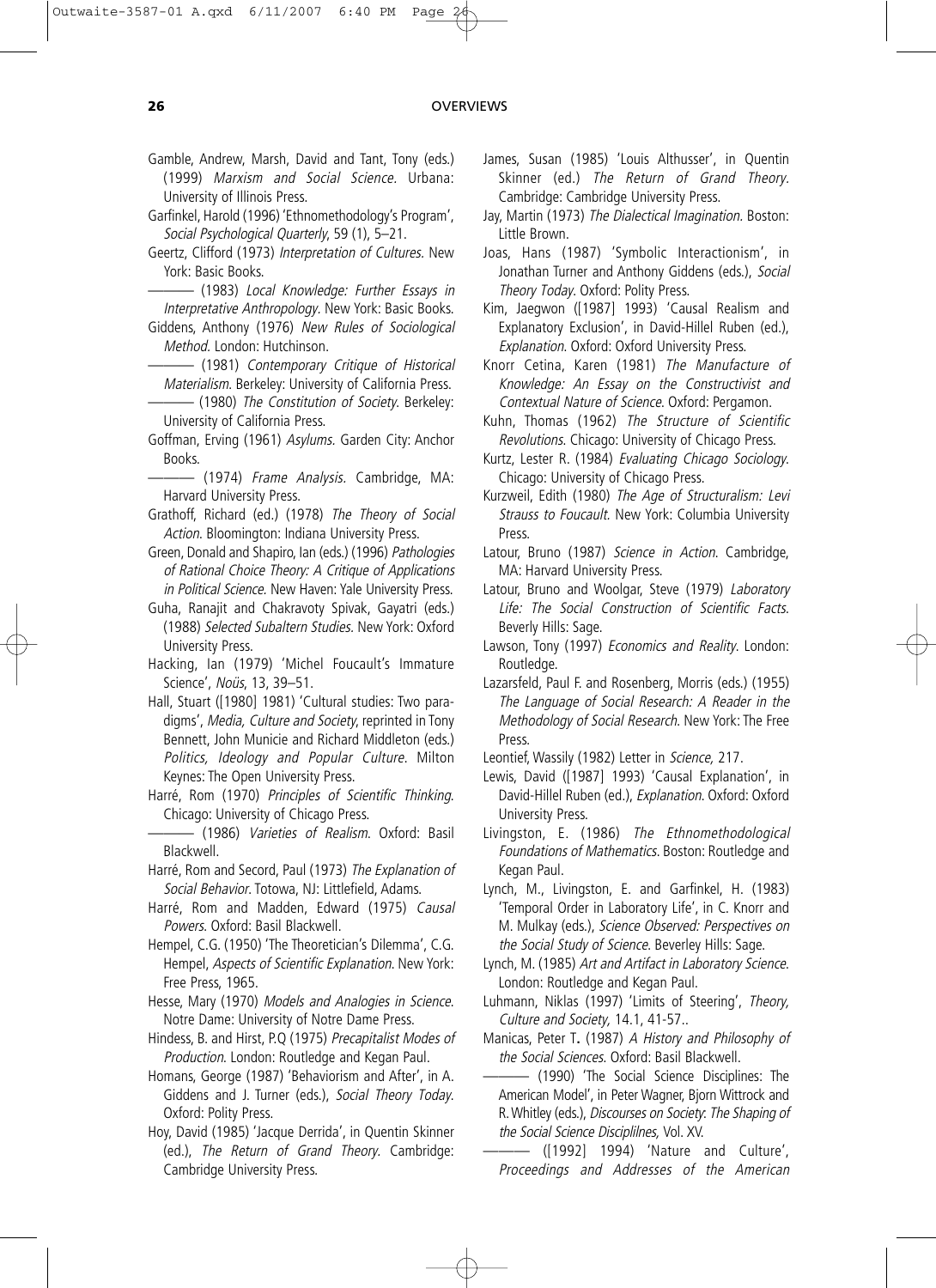Philosophical Association, 66 (3); reprinted in John Ryder, American Philosphical Naturalism. Amherst, NY: Prometheus Books.

(2006) A Realist Philosophy of Social Science. Cambridge: Cambridge University Press.

- Manicas, Peter T. and Rosenberg,Alan (1985) 'Naturalism, Epistemological Individualism and "The Strong Programme" in The Sociology of Knowledge', Journal for the Theory of Social Behavior, 15 (1),76–101.
- $-$  (1988) 'The Sociology of Scientific Knowledge: Can We Ever Get it Right?', Journal for the Theory of Social Behavior, 18 (1), 51–76.
- Maynard, Douglas W. and Clayman, Steven E. (1991) 'The Diversity of Ethnomethodology', Annual Review of Sociology, 17, 385–418.
- Mills, C. Wright (1956) The Power Elite. New York: Oxford University Press.
- (1959) The Sociological Imagination. Middlesex: Penguin.
- ——— (1963) Power, Politics and People: Collected Essays of C. Wright Mills (ed. Louis Irving Horowitz). London: Oxford University Press.
- (1966), Sociology and Pragmatism: The Higher Learning in America. New York: Oxford University Press.
- Moore, Barrington (1966) Social Origins of Dictatorship and Democracy. Boston: Beacon Press.
- Mulkay, Michael (1985) The Word and the World: Explorations in the Form of Sociological Analysis. London: Allen and Unwin.
- Münch, Richard (1987) 'Parsonian Theory Today: In Search of New Synthesis', in Anthony Giddens and Jonathan H. Turner (eds.), Social Theory Today. Cambridge: Polity.
- Natanson, Maurice (ed.) (1963) Philosophy of the Social Sciences. New York: Random House.
- Nelson, Benjamin (1981) On the Roads of Modernity, T. Huff (ed.) Totowa, NJ: Rowman and Littlefield.
- Oakes, Guy and Vidich, Arthur (1999). Collaboration, Reputation, and Ethics in American Academic Life: Hans J. Gerth and C. Wright Mills. Urbana: University of Illinois Press.
- Ollman, Bertell and Vernoff, Edward (eds.) (1982) The Left Academy. New York: McGraw-Hill.
- Outhwaite, William (1985) 'Hans-Georg Gadamer', in Quentin Skinner (ed.), The Return of Grand Theory. Cambridge: Cambridge University Press.
- (1994) Habermas: A Critical Introduction. Oxford: Polity Press.
- Parsons, Talcott (1937) The Structure of Social Action. New York: McGraw-Hill.
- (1951) The Social System. Glencoe, IL: The Free Press.
- (1968) *The Structure of Social Action.* New York: The Free Press.
- Pendergast, Christopher (1986) 'Alfred Schutz and the Austrian School of Economics', American Journal of Sociology, 92 (1), 1-26.
- Pettit, Philip (1977) The Concept of Structuralism: A Critical Analysis. Berkeley: University of California Press.
- Pickering, Andrew (ed.) (1992) Science as Practice and Culture. Chicago: University of Chicago Press.
- Porpora, Douglas (1989) 'Four Concepts of Social Structure', Journal for the Theory of Social Behavior, 19:2, 195-210.
- Poster, Mark (1975) Existential Marxism in Postwar France. Princeton: Princeton University Press.
- (1984) Foucault, Marxism and History. Cambridge: Polity.
- Quine, W.V. (1950) 'Two Dogmas of Empiricism', in W.V. Quine, From A Logical Point of View, Cambridge, MA: Harvard University Press.
- Rabinow, Paul (ed.) (1984) The Foucault Reader. New York: Pantheon.
- Roberts, Marcus (1996) Analytical Marxism: A Critique. London: Verso.
- Rosaldo, R. (1989) Culture and Truth: The Remaking of Social Analysis. Boston: Beacon Press.
- Rostow,W.W. (1960) The Stages of Economic Growth: A Non-Communist Manifesto. Cambridge: Cambridge University Press.
- Ruben, David-Hillel (ed.) (1993) Explanation. Oxford: Oxford University Press.
- Salmon, Wesley (1978) 'Why Ask "Why?"' Presidential Address. American Philosophical Association, Vol. 51.
- (1984) Scientific Explanation and the Causal Structure of the World. Princeton: Princeton University Press.
- Sayer, Derek (1979) Marx's Method: Ideology, Science and Critique in Capital. Sussex: Harvester Press.
- (1987) The Violence of Abstraction. Oxford: Basil Blackwell.
- Schürmann, Reiner (1985) '"What Can I Do?" in an Archaeological-Genealogical History', Journal of Philosophy, 540-547..
- Schütz, Alfred (1954) 'Concept and Theory Formation in the Social Sciences', Journal of Philosophy, LI (9), 257–273.
- Scriven, Michael (1959) 'Truisms as Ground for Historical Explanations', in P. Gardiner (ed.), Theories of History. New York: Free Press.
- (1962) 'Explanations, Predictions and Laws', in H. Feigl and G. Maxwell (eds.), Minnesota Studies in the Philosophy of Science, Vol. III. Minneapolis: University of Minnosota Press.
- Sewell, William H., Jr. (1992) 'A Theory of Structure: Duality, Agency and Transformation', American Journal of Sociology, 98 (1) (July), 1-29..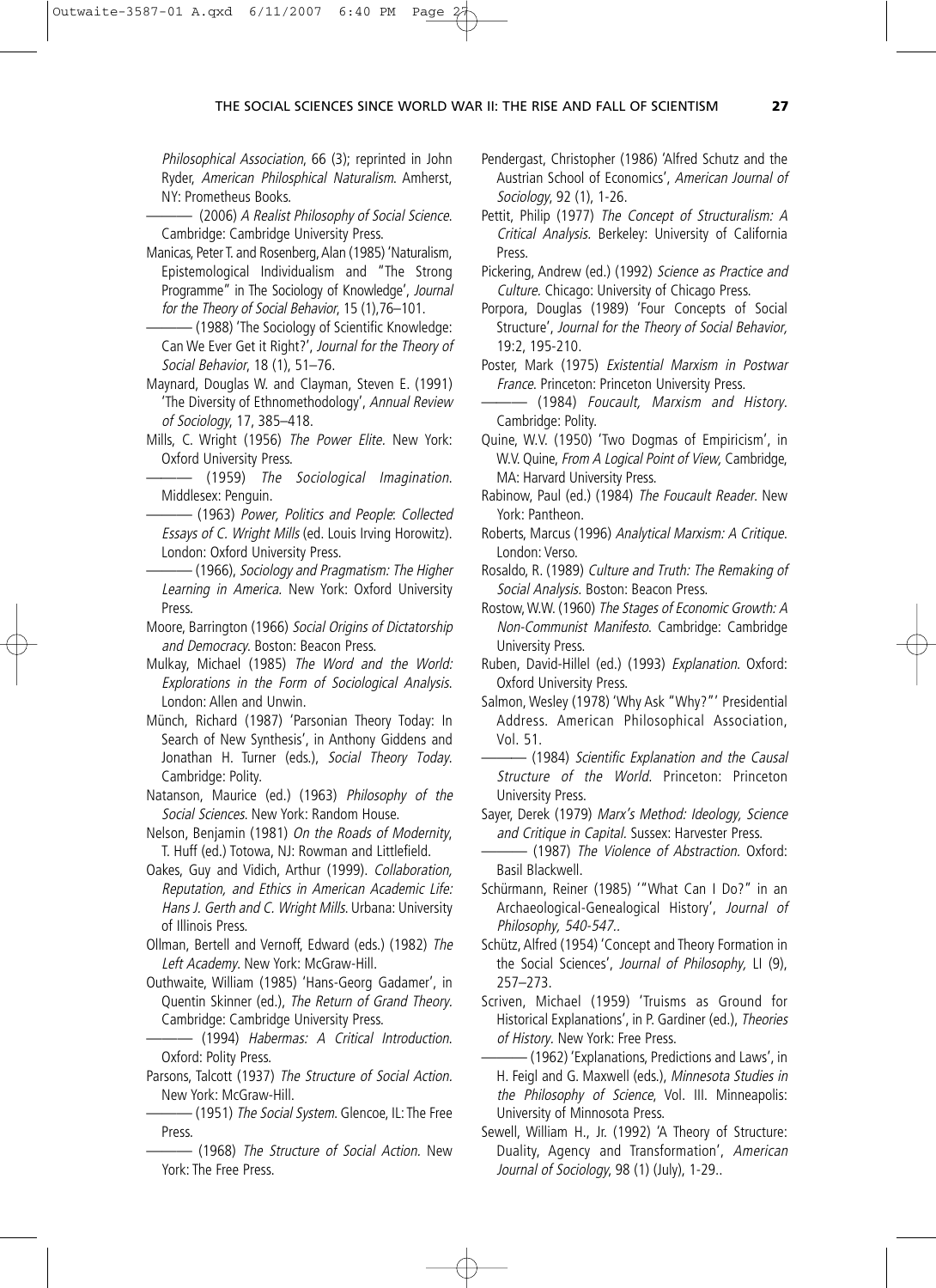#### **28**

#### OVERVIEWS

- Skinner Quentin (ed.) (1985) The Return of Grand Theory in the Human Sciences. Cambridge: Cambridge University Press.
- Skocpol, Theda (ed.) (1984) Vision and Method in Historical Sociology. Cambridge, England: Cambridge University Press.
- Smelser, Neil (1964) 'Towards a Theory of Modernization', in A. Etzioni and E. Etzioni, Social Change: Sources, Patterns and Consequences. New York: Basic Books.
- Smelser, Neil and Swedberg, Richard (eds.) (1994). The Handbook of Economic Sociology. Princeton: Princeton University Press.
- Soffer, Reba (1978) Ethics and Society in England: The Revolution in the Social Sciences, 1870–1914. Berkeley: University of California Press.
- Somers, Margaret (1998) '"We're No Angels": Realism, Rational Choice, and Relationality in Social Science', American Journal of Sociology, 104 (3) (November), 722–784.
- Stinchcome, Arthur (1983) Economic Sociology. New York: Academic Press.
- Suppe, Frederick ([1974] 1977) The Structure of Scientific Theories. Urbana, IL: University of Illinois Press.
- Thompson, E.P. (1978) The Poverty of Theory and Other Essays. London: Merlin Press.
- Tiles, Mary (1984) Bachelard: Science and Objectivity. Cambridge: Cambridge University Press.
- Tilly, Charles (1982) As Sociology Meets History. New York: Academic Press.
- $-$  (1984) Big Structures, Large Processes, Huge Comparisons. New York: Russell Sage.
- Toulmin, Stephen (1961) Foresight and Understanding. New York: Harper and Row.
- Tribe, Keith (1981) Genealogies of Capitalism. Atlantic Highlands: Humanities Press.
- (1991) 'Political Economy to Economics via Commerce: The Evolution of British Academic Economics 1860-1920', in Peter Wagner, Bjørn Wittrock, and Richard Whitley (eds.), Discourses on Society: The Shaping of the Social Science Disciplines. Dordrecht: Kluwer Academic Publishers.
- Turner, Jonathan H. (1987) 'Analytical Theorizing', in Anthony Giddens and Jonathan Turner (eds.), Social Theory Today. Oxford: Polity Press.
- Turner, Stephen (1994) The Social Theory of Practices: Tradition, Tacit Knowledge, and Presuppositions. Chicago: The University of Chicago Press.
- Varela, Charles and Harré, Rom (1996) 'Conflicting Varieties of Realism: Causal Powers and the Problem of Social Structure', Journal for the Theory of Social Behavior, 26 (3), 313-325.
- Vout, Malcolm (1991) 'Oxford and the Emergence of Political Science in England 1945–1960', in Peter

Wagner, Bjørn Wittrock, and Richard Whitley (eds.), Discourses on Society: The Shaping of the Social Science Disciplines. Dordrecht: Kluwer Academic Publishers.

- Wagner, Helmut (1983) Alfred Schütz: An Intellectual Biography. Chicago: University of Chicago Press.
- Wagner, Peter, Wittrock, Bjørn, and Whitley, Richard (eds.) (1991) Disourses on Society: The Shaping of The Social Science Disciplines. Dordrecht: Kluwer Academic Publishers.
- Wallerstein, Emmanuel (1974) The Modern World System: Capitalist Agriculture and the Origins of the European World. New York: Academic Press.
- Woodward, James ([1984] 1993) 'A Theory of Singular Causal Explanation', in David-Hillel Ruben (ed.), Explanation. Oxford: Oxford University Press.
- Woolgar, Steve (ed.) (1988) Knowledge and Reflexivity: New Frontiers in the Sociology of Knowledge. Beverly Hills: Sage.

## **NOTES**

1 The foundations were laid in the US just after World War I when German-inspired historical social science was expunged and replaced by quantitative and behaviorally oriented programs. Symptomatic is Herbert Hoover's 1929 gathering of a distinguished group of social scientists 'to examine the feasibility of a national survey of social trends'. Funded by the Rockefeller Foundation with the full support of the Social Science Research Council and the Encyclopedia of the Social Sciences, four years of work by hundreds of inquirers resulted in 'The Ogburn Report', 1600 pages of quantitative research. Pitirim Sorokin, who had no objection to the appropriate use of statistics, was not impressed. He noted: 'In the future some thoughtful investigator will probably write a very illuminating study about these 'quantitative obsessions' … tell how such a belief became a vogue, how social investigators tried to 'measure' everything; how thousands of papers and research bulletins were filled with tables, figures, and coefficients; and how thousands of persons never intended for scientific investigation found in measurement and computation a substitute for real thought' (cited from Smelser, 1986: 27; see also Manicas, 1990).

2 Although the work of Harré is omitted therein, a useful one-volume review of this history is Suppe (1977).

3 The ground-breaking work on causality is Harré and Madden (1974). See also Bunge (1979) and Bohm (1894). One might argue that the covering law model is a *defining* attribute of 'empiricist' (positivist, neo-positivist) understandings of science. For a sample of some of the critical philosophical literature see Scriven (1959, 1962); Harré (1970, 1986); Dretske (1977);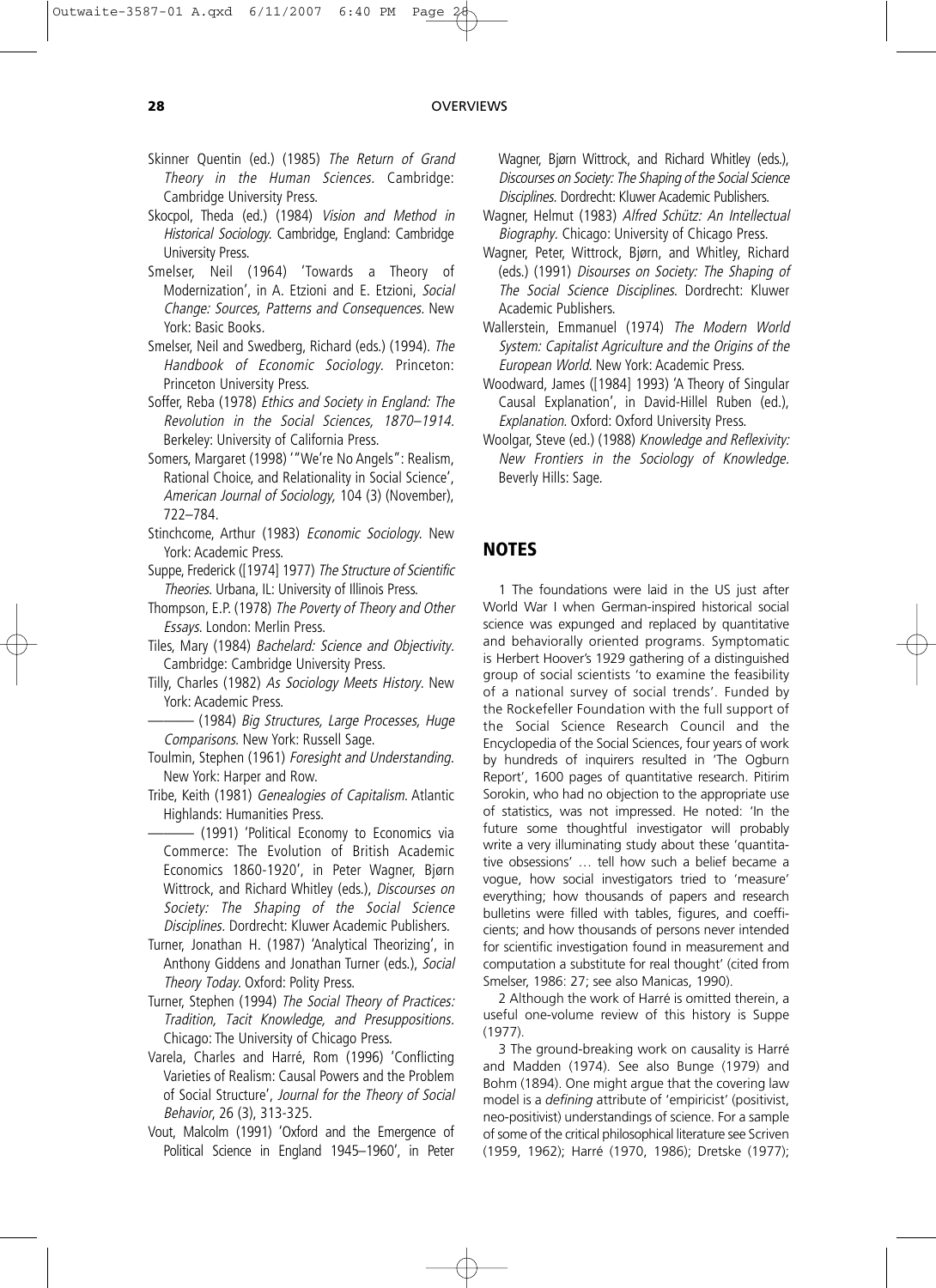Bhaskar (1975); Salmon (1978, 1984); Achinstein (1981); Aronson (1984); Woodward (1984); Lewis (1986); Kim (1987), Manicas (2006).

4 Most of the writers in a very influential 1963 text edited by Maurice Natanson assumed a positivist theory of science which was then polarized against a phenomenological alternative (see Natanson 1963). An essay by Thelma Lavine offered that the problem was to 'naturalize' *Verstehen*, an idea roundly rejected by both Ernest Nagel and Natanson. Natanson offered: 'To reinvoke naturalistic criteria as correctives for a reconstructed naturalistic method is to take a step forward and follow with a step back.' For Natanson, since *Verstehen* was 'foundational', the 'way out' was 'the transcension of naturalism in favor of a phenomenological standpoint'. Indeed, after saying that W.I. Thomas, Cooley and Mead were 'all representatives of the phenomenological standpoint', Natanson offered that this '"transcension" could be achieved by adopting the phenomenological stance of Edmund Husserl.' But it is not clear that the Americans should be so identified, despite some similarities. Nor indeed, is it even clear what program Alfred Schütz was pursuing.

5 Already in 1937 Parsons had insisted that 'not only do theoretical propositions stand in logical interrelations to each other so that they may be said to constitute "systems" but it is in the nature of the case that theoretical systems should attempt to become "logically closed". That is, a system starts with a group of interrelated propositions which involve reference to empirical observations within the logical framework of the propositions in question.' And indeed, 'the simplest way to see the meaning of the concept of a closed system in this sense is to consider the example of a system of simultaneous equations. Such a system is determinate, i.e., closed, when there are as many independent equations as there are independent variables' (1937: 9-10) This was Pareto's dream, too often unacknowledged in the theoretical work of Parsons.

6 The relation of Mills to Hans Gerth, and their relation to Parsons's Weber makes for a good story in the sociology of the academy. See Oakes and Vidich (1999).

7 Explicitly drawing on Mead, in his 1940 'Situated Actions and Vocabularies of Motive', Mills had said much the same: 'As over against the inferential conception of motives as subjective "springs" of action, motives may be considered as typical vocabularies having ascertainable functions in delimited social situations … Rather than fixed elements "in" an individual, motives are the terms with which interpretation of conduct by *social actors* proceeds. This imputation and avowal of motives are social phenomena to be explained' (Mills, 1963: 439). That is, for Mills, as for Blumer, the task is distinctly sociological and suggestive of the later work of Goffman and Garfinkel.

8 For Schütz: 'Summing up, we come to the conclusion that social things are understandable only if they can be reduced to human activities; and human activities can be made understandable only by showing in-order-to or because motives. This fact has its deeper reason in that I am able to understand other people's acts while living naively in the social world only if I can imagine that I myself would perform analogous acts if I were in the same situation as the Other, directed by the same motives or oriented by the same in-order-to motives—all these terms understood in the restricted sense of "typical" sameness…' (Grathoff, 1978: 53).

9 See especially, Lynch et al. (1983); Lynch (1985); and Livingston (1986). Ethnomethodology and strands from France have influenced Mulkay (1985), Woolgar (1988), and Ashmore (1989) in a more radical 'reflexive' (anti-realist) program.

10 Writing in 1982, Nobel Prize-winner Wassily Leontief had this to say: 'Page after page of professional economic journals are filled with mathematical formulas leading the reader from sets of more or less plausible but entirely arbitrary assumptions to precisely stated but irrelevant theoretical conclusions … Year after year economic theorists continue to produce scores of mathematical models and to explore in great detail their formal properties; and the econometricians fit algebraic functions of all possible shapes to essentially the same sets of data without being able to advance, in any perceptible way, a systematic understanding of the structures and the operations of a real economic system'(Lawson, 1997, quoting Leontief, 1982: 104).

11 Two important non-European neo-Marxist developments must be noted here. 'Dependency theory' originated in Latin America with the early work of Paul Prebisch, Celso Furtado, Rudolfo Stavenhagen, Theotonio Dos Santos and Fernando Cardoso and Enzo Faletto. Appropriating key insights from the American Paul Baran, several variations, represented prominently by André Gunder Frank, Immanuel Wallerstein and Samir Amin, emerged. The central idea was the rejection of Marx's optimistic scenario, shared by mainstream modernization theory, in which the extension of capitalism globally would produce development globally. It was clear enough that this was not happening. 'Dependent development' produced pockets of development at the expense of continuing underdevelopment. Critical in the debate over the explanation of this was the question of the very idea of capitalism, whether it was defined in terms of the mode of production (as in Marx), or whether in terms of market relations (as in Wallerstein).

The other very important non-European development came from a group of Indian writers called 'the subaltern group'. As Edward Said remarked, these writers, 'fiercely theoretical and intellectually insurrectionary', sought an alternative to the problem that 'hitherto Indian history had been written from a colonist and elitist point of view, whereas a large part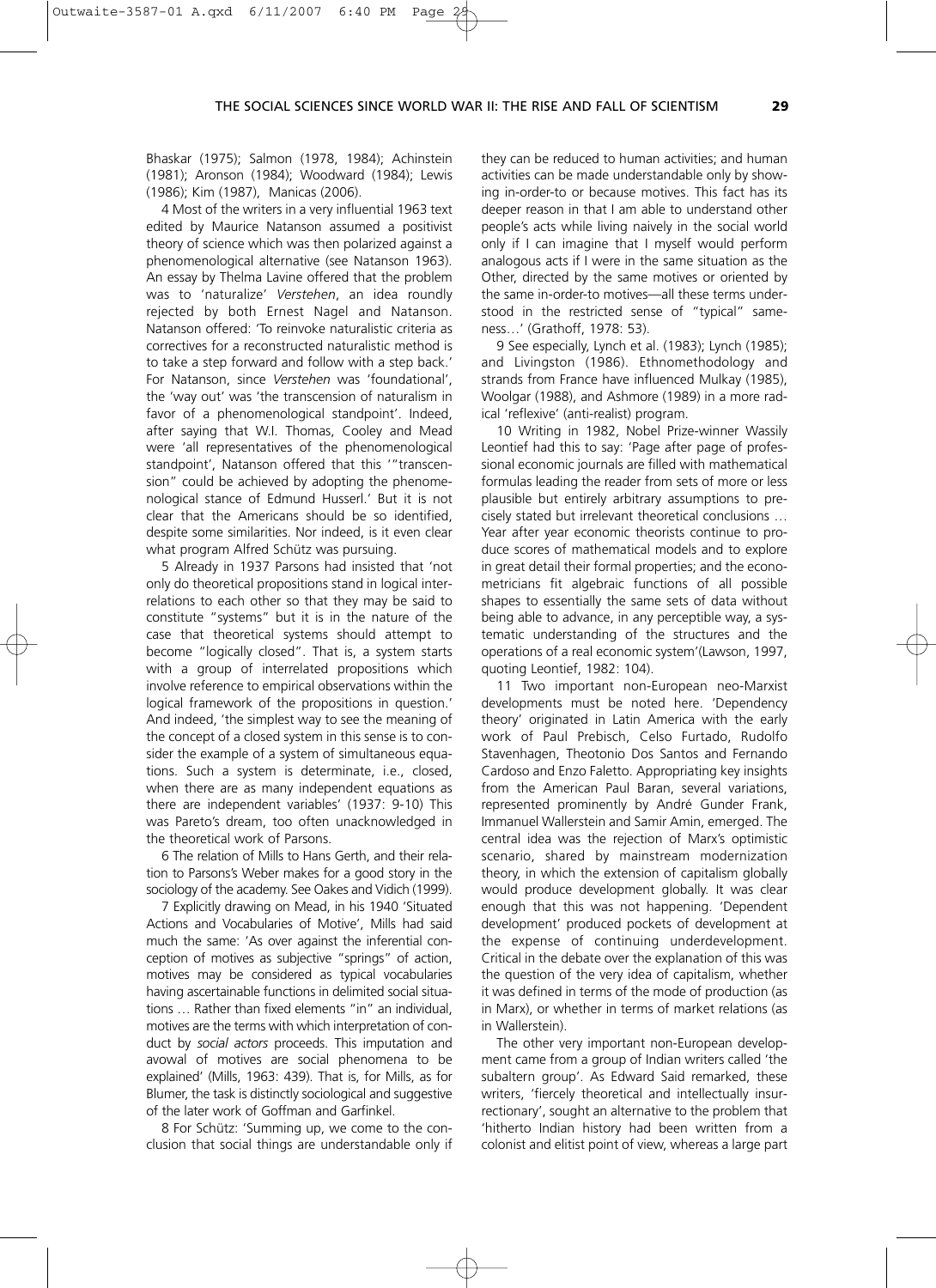**30**

of Indian history had been made by the subaltern classes…' (Foreword to Guha and Chakravorty Spivak (eds.), 1988: v). Said notes that all these writers are critical students of Marx, and that they have drawn on a variety of sources, including structuralist and post-structuralism writers. See below.

12 Kojève's classes in Hegel included Raymond Aron, Maurice Merleau-Ponty, Albert Camus, Georges Bataille and Jacques Lacan. Hyppolite taught Hegel to Michel Foucault, Gilles Deleuze, Louis Althusser and Jacques Derrida.

13 In this context, 'humanism' includes the following elements: (a) the assumption of a human nature which defines a human essence, (b) a rejection of assumptions of existential freedom, and (c) a denial of the enlightenment vision of historical progress. See Hoy 1985.

14 A very much shared set of assumptions and distinctions in use by structuralist writers derives from the early work of de Saussure, whose fragmented *Cours de Linguistique Générale* appeared posthumously in 1916. But it is not clear why his work became so important to the generation which followed World War II. Lévi-Strauss, often called the first structuralist, appropriated a host of distinctions, if not the de Saussurian linguistic model, to extralinguistic materials. See his *Anthropologie Structurale* (1958) and *La Pensée Sauvage* (1962). For a very useful discussion of Lévi-Strauss, see David Boon, 'Claude Lévi-Strauss', in Skinner (1985). For discussion of the structuralist 'linguistic model', see Philip Pettit (1977). Barthes's *Mythologies* (1957) was also critical in this development. His view 'that language does not follow reality but signifies it' and that the analysis of structure offers 'not so much reality as intelligibility', is found also in the work of the *Annales* group. See Clark (1985).

15 His ideas quickly became *de rigeur* in France, and rapidly spread to Great Britain and to various parts of the Third World. They made little headway in the US, but then neither had existential Marxism. Régis Debray was his student, and it is said that Ché Guevara favored his views. He was, unlike most of the existential Marxists, a member of the French Communist Party. Indeed, when it did not join the students in the events of May 1968—a genuinely critical moment for French intellectuals—many were disillusioned regarding his posture as an independent intellectual interested only in promoting a truly 'scientific' Marx.

16 The term, *coupure épistémologique* was made popular by Althusser, who, however, put it his own use. The term was introduced by the philosopher of science Gaston Bachelard in *La Formation de l'Esprit Scientifique* (1938) to refer to the necessary but discontinuous ruptures in conceptualization and framework from common sense to the scientific. Bachelard is ill-studied in the US, but his work was critical to a whole generation of French Marxists, including, importantly, via Canguilhem, the work of Foucault.

Preceding Kuhn, Bachelard sought to replace Cartesian foundationalist epistemology and to redefine 'objectivity' in historicist terms, similar in some ways to the effort of Weber. For an excellent account of Bachelard, see Mary Tiles (1984).

17 See J. Clifford and G.E. Marcus (1986), R. Rosaldo (1989), P.T. Clough (1992).

18 Commentators have noted a number of critical shifts following the events of 1968. In addition to an obviously overt political concern, these include the shift to genealogy, which, unlike archaeology, was understood in terms of power, a shift from systems of exclusion—e.g., the insane or criminal—to concern with how humans turn themselves into subjects; and, finally, a shift from language to 'discourse/ practice', a shift which, it seems, was lost on some his American epigones.

19 Hacking speaks of 'systems of thought' as Foucault's domain and notes that these are not transparent and are studied 'by surveying a vast terrain of discourse that includes tentative starts, wordy prolegomena, brief flysheets and occasional journalism. We should think about institutional ordinances and the plans of zoological gardens, astrolabes or penitentiaries; we must read referees' reports and examine the botanical display cases of the dilettante' (Hacking, 1979: 42).

20 This is best seen in his rejection of the concept of ideology: 'The notion of ideology appears to me to be difficult to make use of, for three reasons. The first is that, like it or not, it always stands in virtual opposition to something else which is supposed to count as truth. Now I believe that the problem does not consist in drawing a line between that in a discourse which falls under category of scientificity or truth, and that which comes under some other category, but in seeing how effects of truth are produced within discourses which in themselves are neither true nor false. The second drawback is that the concept of ideology refers, I think necessarily, to something of the order of a subject. Thirdly, ideology stands in a secondary position relative to something which functions as its infrastructure, as its material, economic determinant, etc.' (Calhoun, 2002: 204).

21 This is evidently different from both the 'interpretativist skepticism' which characterizes work influenced by Derrida, and it is also very different from what Wacquant terms 'textual reflexivity', a posture which appropriates a hermeneutic approach. Bourdieu comments: 'What [has] to be done [is] not magically to abolish [the distance between the observed and the observer] by a spurious primitivist participation but to objectivize this objectivizing distance and the social conditions which make it possible, such as the externality of the observer, the techniques of objectivation he uses, etc.' (Bourdieu and Wacquant, 1992: 42f.).

22 Comparison to Berger and Luckmann (1969) is apt here. There is a Hegelian tone to both, but it is not clear whether the form of 'dialectic' transcends